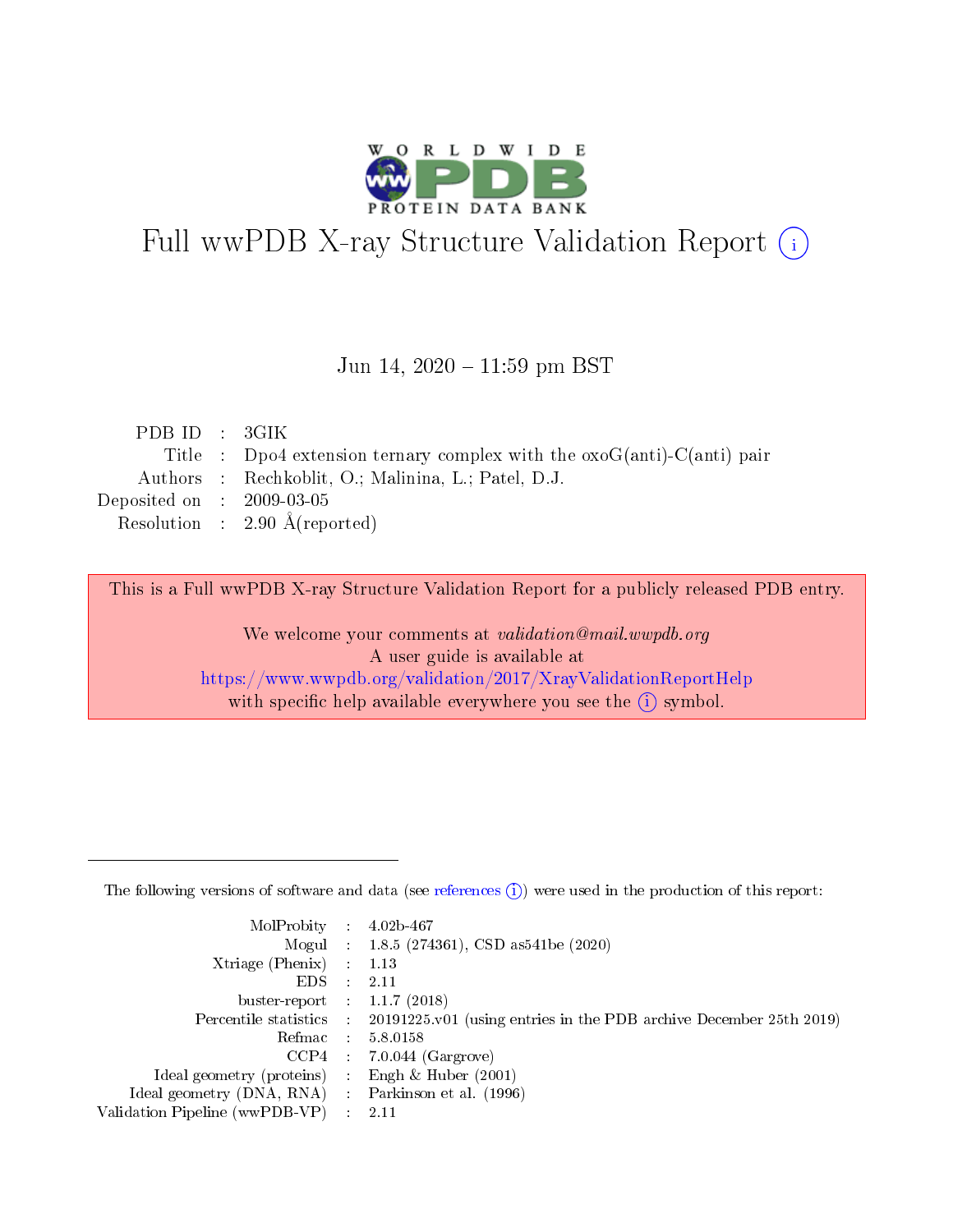# 1 [O](https://www.wwpdb.org/validation/2017/XrayValidationReportHelp#overall_quality)verall quality at a glance  $(i)$

The following experimental techniques were used to determine the structure: X-RAY DIFFRACTION

The reported resolution of this entry is 2.90 Å.

Percentile scores (ranging between 0-100) for global validation metrics of the entry are shown in the following graphic. The table shows the number of entries on which the scores are based.



| Metric                | Whole archive<br>$(\#\text{Entries})$ | Similar resolution<br>$(\#\text{Entries},\,\text{resolution}\,\,\text{range}(\textup{\AA}))$ |
|-----------------------|---------------------------------------|----------------------------------------------------------------------------------------------|
| $R_{free}$            | 130704                                | $1957(2.90-2.90)$                                                                            |
| Clashscore            | 141614                                | $2172(2.90-2.90)$                                                                            |
| Ramachandran outliers | 138981                                | $2115(2.90-2.90)$                                                                            |
| Sidechain outliers    | 138945                                | $2117(2.90-2.90)$                                                                            |
| RSRZ outliers         | 127900                                | $1906(2.90-2.90)$                                                                            |

The table below summarises the geometric issues observed across the polymeric chains and their fit to the electron density. The red, orange, yellow and green segments on the lower bar indicate the fraction of residues that contain outliers for  $>=3, 2, 1$  and 0 types of geometric quality criteria respectively. A grey segment represents the fraction of residues that are not modelled. The numeric value for each fraction is indicated below the corresponding segment, with a dot representing fractions <=5% The upper red bar (where present) indicates the fraction of residues that have poor fit to the electron density. The numeric value is given above the bar.

| Mol |    | Chain   Length |           | Quality of chain |     |     |     |     |  |  |  |
|-----|----|----------------|-----------|------------------|-----|-----|-----|-----|--|--|--|
|     | n  | 341            | $\%$      | 62%              |     |     | 35% |     |  |  |  |
|     |    | 13             | 15%       | 46%              |     | 38% |     | 15% |  |  |  |
|     | F. | 18             | 6%<br>11% |                  | 78% |     |     | 11% |  |  |  |

The following table lists non-polymeric compounds, carbohydrate monomers and non-standard residues in protein, DNA, RNA chains that are outliers for geometric or electron-density-fit criteria:

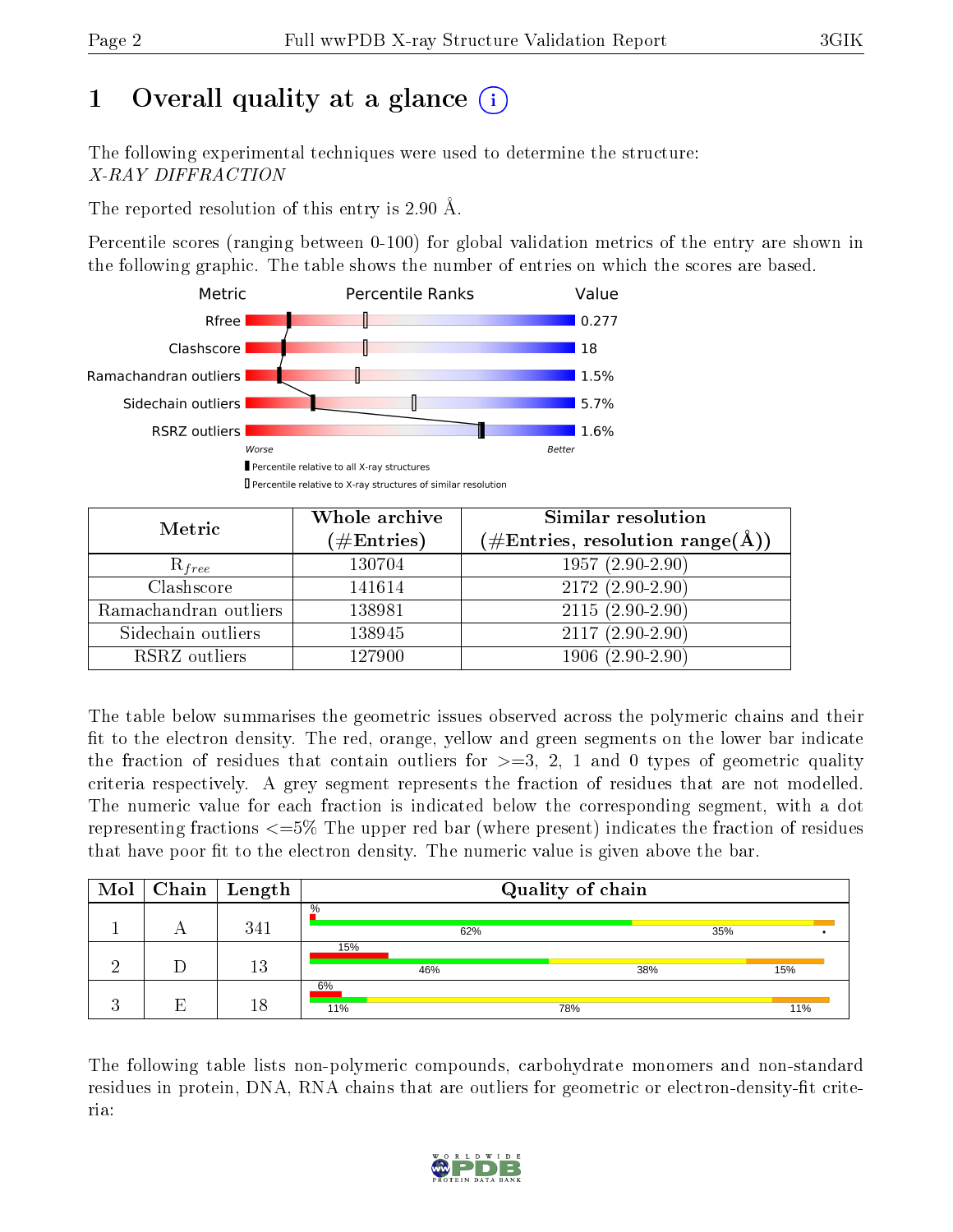|             |       |  | Mol   Type   Chain   Res   Chirality   Geometry   Clashes   Electron density |
|-------------|-------|--|------------------------------------------------------------------------------|
| 3   8OG   E | - 906 |  |                                                                              |

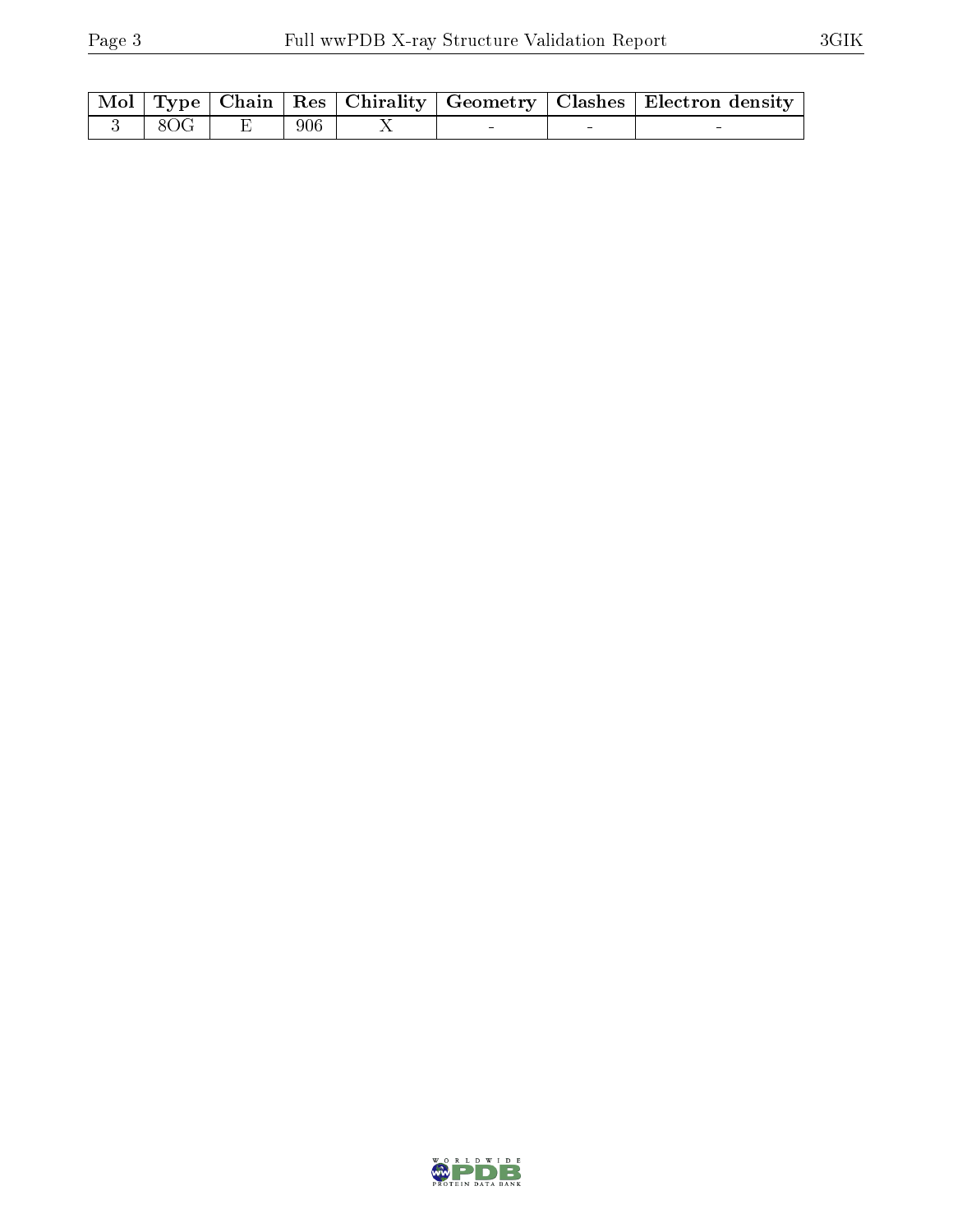# 2 Entry composition (i)

There are 6 unique types of molecules in this entry. The entry contains 3418 atoms, of which 0 are hydrogens and 0 are deuteriums.

In the tables below, the ZeroOcc column contains the number of atoms modelled with zero occupancy, the AltConf column contains the number of residues with at least one atom in alternate conformation and the Trace column contains the number of residues modelled with at most 2 atoms.

• Molecule 1 is a protein called DNA polymerase IV.

| Mol | Chain | Residues | Atoms                |        |     |     |  | $\text{ZeroOcc}$   AltConf   Trace |  |
|-----|-------|----------|----------------------|--------|-----|-----|--|------------------------------------|--|
|     |       | 341      | <b>Total</b><br>2740 | 1757 - | 472 | 505 |  |                                    |  |

There is a discrepancy between the modelled and reference sequences:

| Chain | Residue   Modelled   Actual |                                   | Comment                     | Reference |
|-------|-----------------------------|-----------------------------------|-----------------------------|-----------|
|       | ЛŊ                          | <b>Contract Contract Contract</b> | EXPRESSION TAG   UNP Q97W02 |           |

 Molecule 2 is a DNA chain called 5'-D(\*GP\*TP\*TP\*GP\*GP\*AP\*TP\*GP\*GP\*TP\*AP\*G  $P^*(DOC)$ )-3'.

| Mol | Chain | Residues | Atoms        |     |          |  |  | $ZeroOcc \   \ AltConf \  $ | $^+$ Trace |
|-----|-------|----------|--------------|-----|----------|--|--|-----------------------------|------------|
|     |       | 13       | Total<br>269 | 129 | N<br>-51 |  |  |                             |            |

 Molecule 3 is a DNA chain called 5'-D(\*CP\*TP\*AP\*AP\*CP\*(8OG)P\*CP\*TP\*AP\*CP\*C  $P^*AP^*TP^*CP^*CP^*AP^*AP^*C$ -3'.

| Mol | $\mid$ Chain $\mid$ Residues | Atoms        |                |  |     |  | $ZeroOcc \mid AltConf \mid Trace \mid$ |  |
|-----|------------------------------|--------------|----------------|--|-----|--|----------------------------------------|--|
|     | 18                           | Total<br>358 | $172 \quad 65$ |  | 104 |  |                                        |  |

 Molecule 4 is 2'-DEOXYGUANOSINE-5'-TRIPHOSPHATE (three-letter code: DGT) (formula:  $C_{10}H_{16}N_5O_{13}P_3$ ).

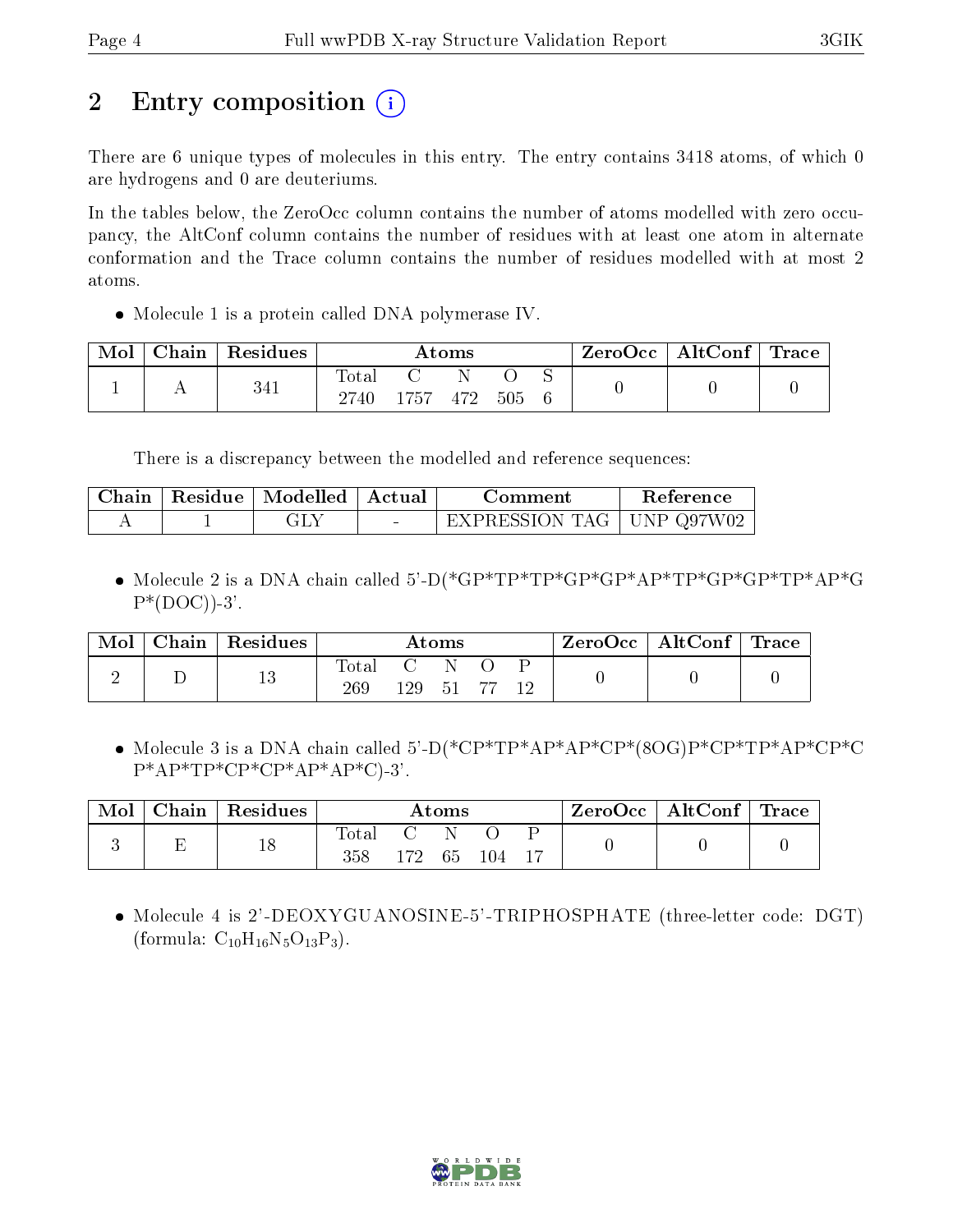

| Mol |  | Chain   Residues | Atoms       |     |  |  |  | $\rm ZeroOcc \mid AltConf$ |  |
|-----|--|------------------|-------------|-----|--|--|--|----------------------------|--|
|     |  |                  | Total C N O |     |  |  |  |                            |  |
|     |  |                  |             | -5. |  |  |  |                            |  |

Molecule 5 is CALCIUM ION (three-letter code: CA) (formula: Ca).

|  | Mol $\vert$ Chain $\vert$ Residues $\vert$ | Atoms            | ' ZeroOcc   AltConf |  |
|--|--------------------------------------------|------------------|---------------------|--|
|  |                                            | $\mathrm{Total}$ |                     |  |

 $\bullet\,$  Molecule 6 is water.

|    | Mol   Chain   Residues | <b>Atoms</b>         | ZeroOcc   AltConf |
|----|------------------------|----------------------|-------------------|
|    | 13                     | Total O<br>13<br>-13 |                   |
|    |                        | Total O<br>2         |                   |
| F, |                        | Total O              |                   |

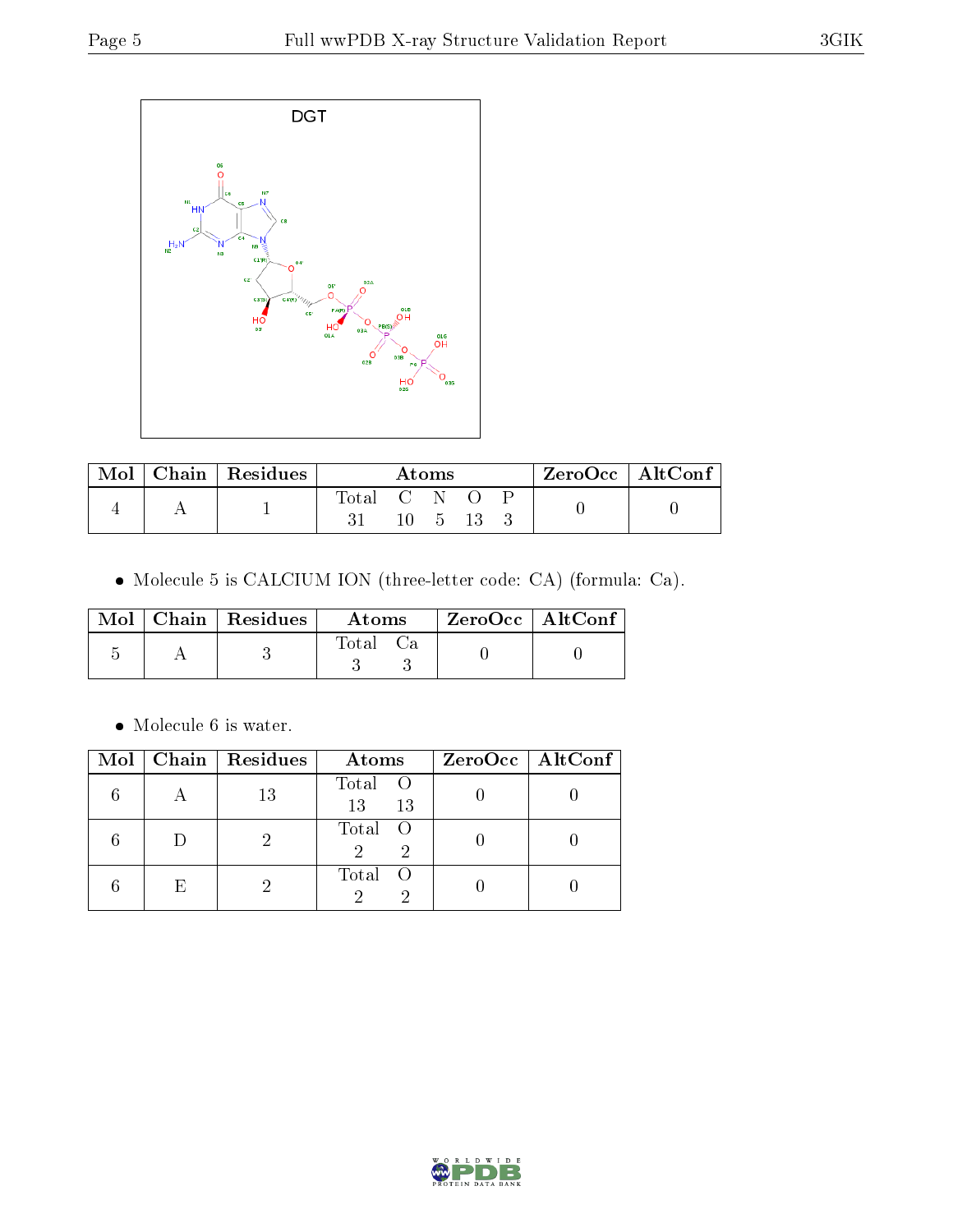$\frac{1}{3}\frac{8}{9}\frac{3}{9}\frac{3}{9}\frac{3}{9}\frac{8}{9}\frac{8}{9}\frac{8}{9}$ 

T908 A909 C910  $\frac{11}{2}$ A912 T913 C914 C915 A916 A917

# 3 Residue-property plots  $(i)$

These plots are drawn for all protein, RNA and DNA chains in the entry. The first graphic for a chain summarises the proportions of the various outlier classes displayed in the second graphic. The second graphic shows the sequence view annotated by issues in geometry and electron density. Residues are color-coded according to the number of geometric quality criteria for which they contain at least one outlier: green  $= 0$ , yellow  $= 1$ , orange  $= 2$  and red  $= 3$  or more. A red dot above a residue indicates a poor fit to the electron density (RSRZ  $> 2$ ). Stretches of 2 or more consecutive residues without any outlier are shown as a green connector. Residues present in the sample, but not in the model, are shown in grey.



• Molecule 1: DNA polymerase IV

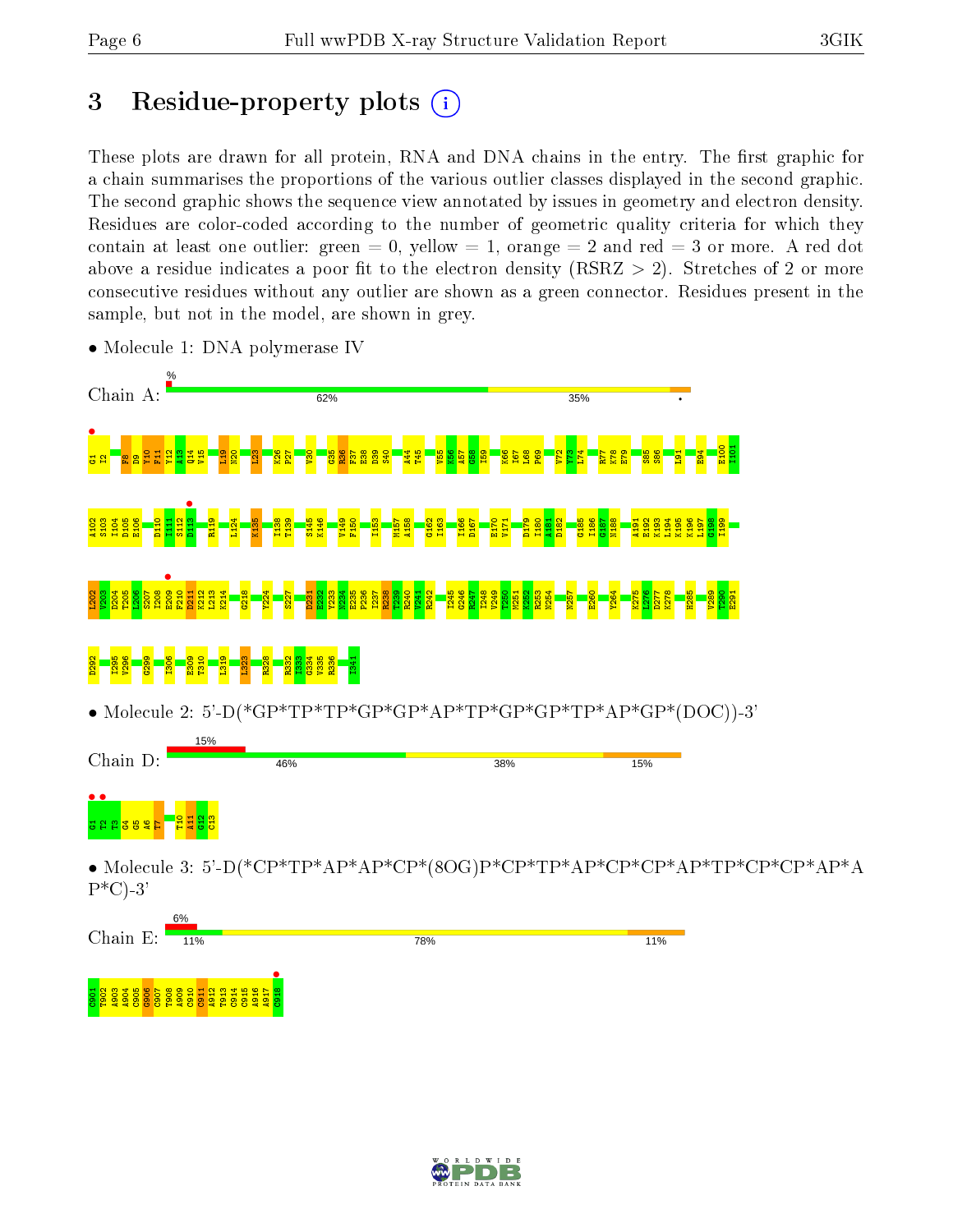# 4 Data and refinement statistics  $(i)$

| Property                                                         | Value                                               | Source     |
|------------------------------------------------------------------|-----------------------------------------------------|------------|
| Space group                                                      | P 21 21 2                                           | Depositor  |
| Cell constants                                                   | 99.86Å 112.40Å 52.83Å                               | Depositor  |
| a, b, c, $\alpha$ , $\beta$ , $\gamma$                           | $90.00^\circ$<br>$90.00^{\circ}$<br>$90.00^{\circ}$ |            |
| Resolution $(A)$                                                 | 20.00<br>$\frac{1}{2}$<br>2.90                      | Depositor  |
|                                                                  | 19.89<br>$-2.90$                                    | <b>EDS</b> |
| % Data completeness                                              | $95.1(20.00-2.90)$                                  | Depositor  |
| (in resolution range)                                            | $95.1(19.89-2.90)$                                  | <b>EDS</b> |
| $R_{merge}$                                                      | 0.09                                                | Depositor  |
| $\mathrm{R}_{sym}$                                               | (Not available)                                     | Depositor  |
| $\langle I/\sigma(I) \rangle^{-1}$                               | $2.35$ (at $2.88\text{\AA}$ )                       | Xtriage    |
| Refinement program                                               | <b>REFMAC 5.5.0066</b>                              | Depositor  |
|                                                                  | 0.232,<br>0.277                                     | Depositor  |
| $R, R_{free}$                                                    | 0.234<br>0.277                                      | DCC        |
| $R_{free}$ test set                                              | $651$ reflections $(5.00\%)$                        | wwPDB-VP   |
| Wilson B-factor $(A^2)$                                          | 70.4                                                | Xtriage    |
| Anisotropy                                                       | 0.694                                               | Xtriage    |
| Bulk solvent $k_{sol}(\text{e}/\text{A}^3), B_{sol}(\text{A}^2)$ | $0.29$ , 76.5                                       | <b>EDS</b> |
| L-test for $\mathrm{twinning}^2$                                 | $< L >$ = 0.50, $< L^2 >$ = 0.33                    | Xtriage    |
| Estimated twinning fraction                                      | $\overline{\text{No}}$ twinning to report.          | Xtriage    |
| $F_o, F_c$ correlation                                           | 0.93                                                | <b>EDS</b> |
| Total number of atoms                                            | 3418                                                | wwPDB-VP   |
| Average B, all atoms $(A^2)$                                     | 42.0                                                | wwPDB-VP   |

Xtriage's analysis on translational NCS is as follows: The largest off-origin peak in the Patterson function is  $5.95\%$  of the height of the origin peak. No significant pseudotranslation is detected.

<sup>&</sup>lt;sup>2</sup>Theoretical values of  $\langle |L| \rangle$ ,  $\langle L^2 \rangle$  for acentric reflections are 0.5, 0.333 respectively for untwinned datasets, and 0.375, 0.2 for perfectly twinned datasets.



<span id="page-6-1"></span><span id="page-6-0"></span><sup>1</sup> Intensities estimated from amplitudes.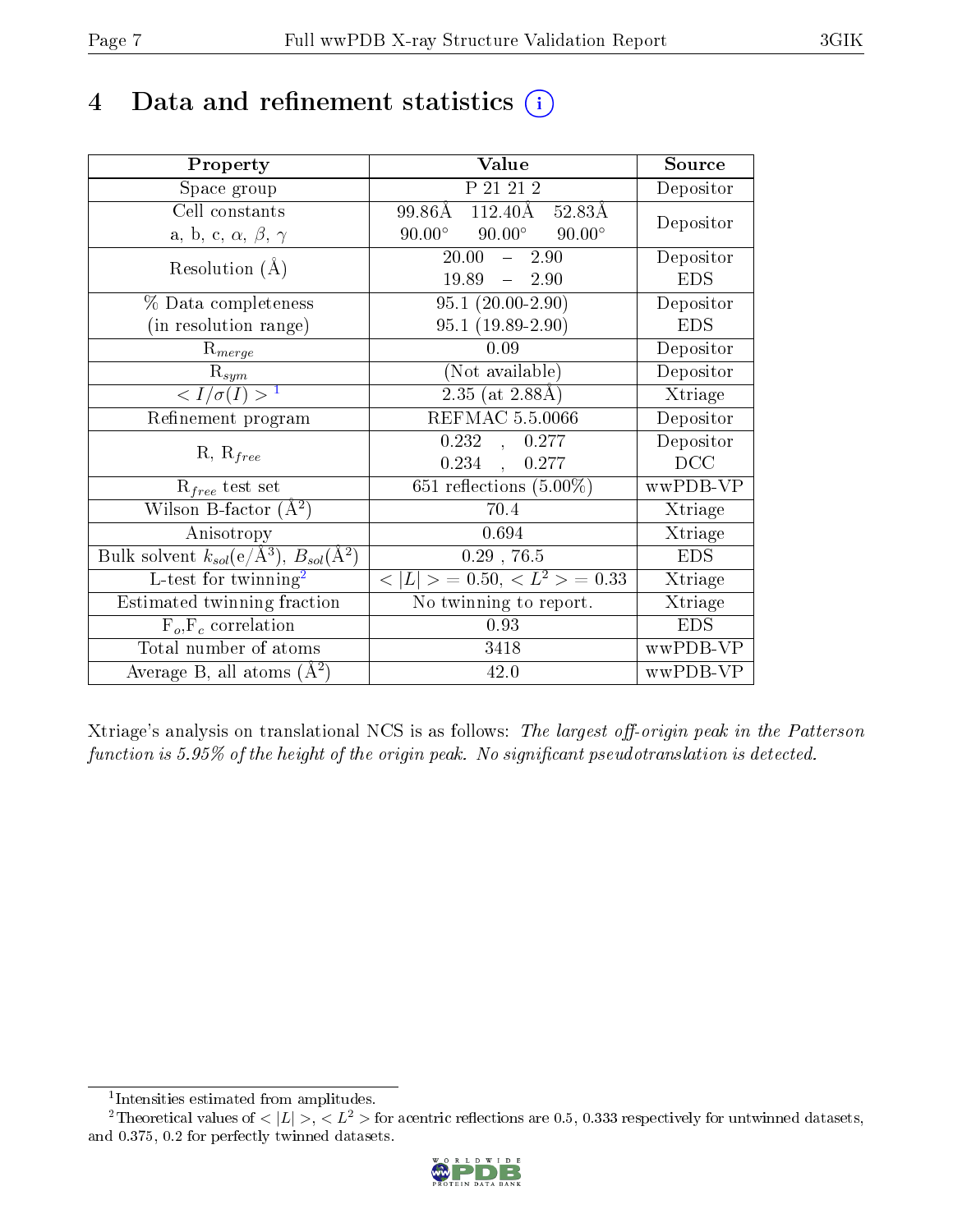# 5 Model quality  $(i)$

## 5.1 Standard geometry  $(i)$

Bond lengths and bond angles in the following residue types are not validated in this section: 8OG, CA, DGT, DOC

The Z score for a bond length (or angle) is the number of standard deviations the observed value is removed from the expected value. A bond length (or angle) with  $|Z| > 5$  is considered an outlier worth inspection. RMSZ is the root-mean-square of all Z scores of the bond lengths (or angles).

|    | Mol<br>Chain | Bond lengths |               | Bond angles |                    |  |
|----|--------------|--------------|---------------|-------------|--------------------|--|
|    |              | RMSZ         | $\# Z  > 5$   | RMSZ        | # $ Z >5$          |  |
|    |              | 0.47         | 0/2779        | 0.60        | 0/3731             |  |
| 2  |              | 0.72         | 0/282         | 1.47        | $3/436$ $(0.7\%)$  |  |
| 3  | E            | 0.81         | 0/373         | 1.71        | $13/568$ $(2.3\%)$ |  |
| ΑĦ | All          | 0.54         | $\sqrt{3434}$ | 0.91        | $16/4735(0.3\%)$   |  |

Chiral center outliers are detected by calculating the chiral volume of a chiral center and verifying if the center is modelled as a planar moiety or with the opposite hand.A planarity outlier is detected by checking planarity of atoms in a peptide group, atoms in a mainchain group or atoms of a sidechain that are expected to be planar.

|  | $\begin{array}{ c c c }\hline \text{Mol} & \text{Chain} & \#\text{Chirality outliers} & \#\text{Planarity outliers} \end{array}$ |
|--|----------------------------------------------------------------------------------------------------------------------------------|
|  |                                                                                                                                  |

There are no bond length outliers.

All (16) bond angle outliers are listed below:

| Mol            | Chain | Res            | Type | Atoms                 | Z        | Observed( | $\text{Ideal}(\textsuperscript{o})$ |
|----------------|-------|----------------|------|-----------------------|----------|-----------|-------------------------------------|
| 3              | E     | 907            | DC   | $O4'$ -C4'-C3'        | $-11.35$ | 99.19     | 106.00                              |
| 3              | Ε     | 907            | DC   | $C1'$ - $O4'$ - $C4'$ | $-9.72$  | 100.38    | 110.10                              |
| 3              | E     | 902            | DT   | $P-O3'-C3'$           | 7.79     | 129.05    | 119.70                              |
| 3              | E     | 904            | DA   | $O4'$ -C4'-C3'        | $-7.62$  | 101.42    | 106.00                              |
| 3              | E     | 904            | DА   | $O4'$ -C1'-N9         | $-7.22$  | 102.94    | 108.00                              |
| $\overline{2}$ | D     | 7              | DT   | $O4'$ -C1'-N1         | 7.08     | 112.95    | 108.00                              |
| 3              | E     | 910            | DC   | $C1'$ - $O4'$ - $C4'$ | $-6.94$  | 103.16    | 110.10                              |
| 3              | E     | 903            | DA   | $O4'$ -C1'-N9         | $-6.85$  | 103.21    | 108.00                              |
| $\overline{2}$ | D     | 11             | DA   | $P-O3'-C3'$           | 6.68     | 127.71    | 119.70                              |
| 3              | E     | 911            | DC   | $P-O3'CO3'$           | 6.54     | 127.55    | 119.70                              |
| 3              | E     | 909            | DA   | $O4'$ -C1'-C2'        | $-5.88$  | 101.19    | 105.90                              |
| $\overline{2}$ | D     | $\overline{7}$ | DT   | $C1'$ - $O4'$ - $C4'$ | $-5.72$  | 104.38    | 110.10                              |
| 3              | E     | 907            | DС   | $N1-C2-O2$            | $-5.70$  | 115.48    | 118.90                              |

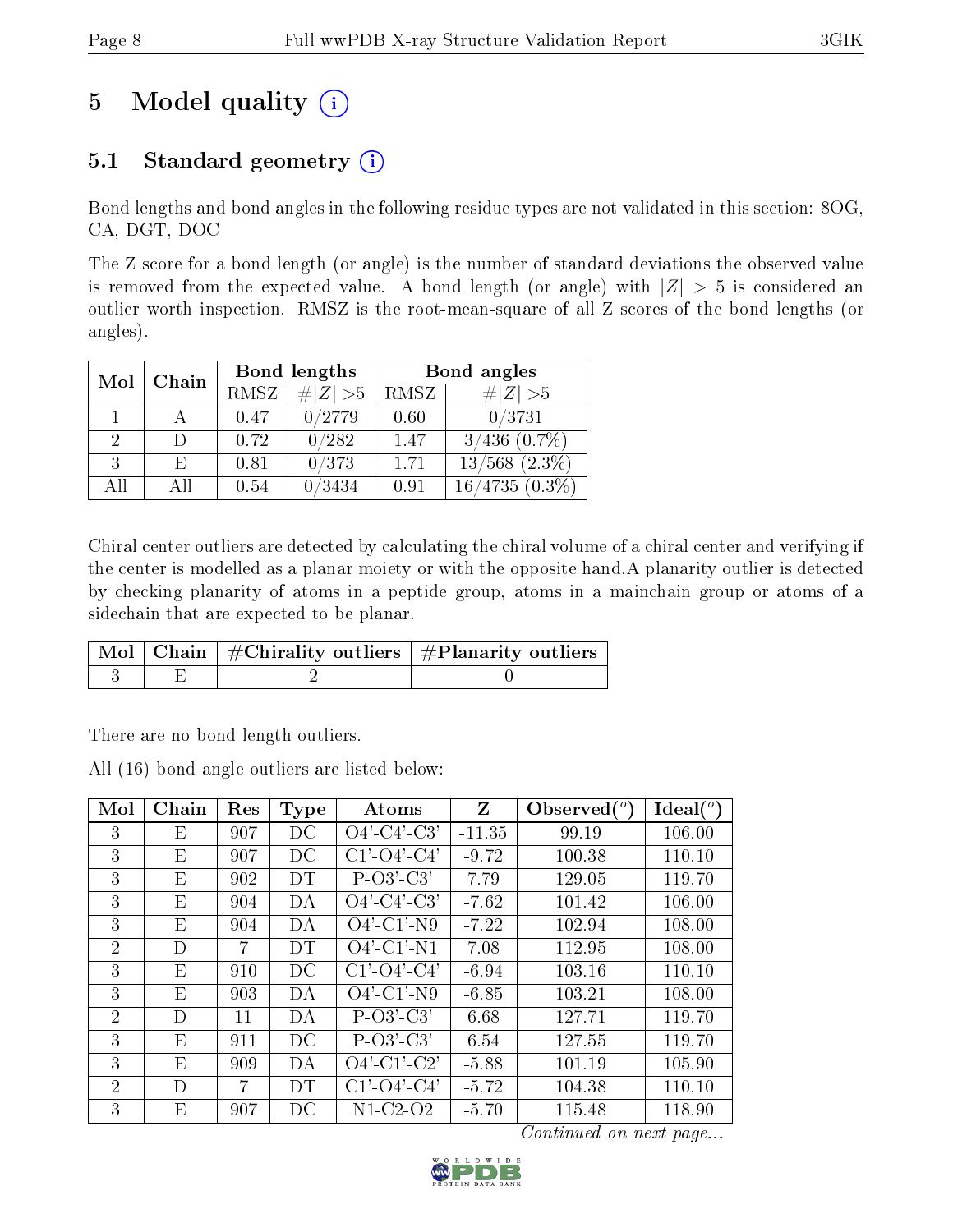| Mol | Chain | Res | Type | Atoms       |         | Observed $(°)$ | $\blacksquare$ Ideal( $^o$ ) |
|-----|-------|-----|------|-------------|---------|----------------|------------------------------|
|     |       | 910 |      | O4'-C4'-C3' | $-5.66$ | 102.24         | 104.50                       |
|     |       | 908 | nт   | N3-C4-O4    | 5.26    | 123.05         | 119.90                       |
|     |       | 905 |      | O4'-C1'-N1  | 5.14    | 111.60         | $108.00\,$                   |

Continued from previous page...

All (2) chirality outliers are listed below:

| $\sqrt{\text{Mol}}$   Chain   Res   Type   Atom |     |                      |
|-------------------------------------------------|-----|----------------------|
|                                                 | 906 | $8OG$ $\mid$ C4'.C1' |

There are no planarity outliers.

### 5.2 Too-close contacts  $(i)$

In the following table, the Non-H and H(model) columns list the number of non-hydrogen atoms and hydrogen atoms in the chain respectively. The H(added) column lists the number of hydrogen atoms added and optimized by MolProbity. The Clashes column lists the number of clashes within the asymmetric unit, whereas Symm-Clashes lists symmetry related clashes.

| $\text{Mol}$ |     |      | Chain   Non-H   $H (model)$ | H(added) |     | $Clashes$   Symm-Clashes |
|--------------|-----|------|-----------------------------|----------|-----|--------------------------|
|              |     | 2740 |                             | 2883     | 107 |                          |
| 2            |     | 269  |                             | 149      | Ð   |                          |
| 3            | E   | 358  |                             | 200      |     |                          |
|              |     | 31   |                             | 12       |     |                          |
| h.           |     |      |                             |          |     |                          |
| հ            |     | 13   |                             |          |     |                          |
|              |     |      |                             |          |     |                          |
|              | E   |      |                             |          |     |                          |
| All          | Аll | 3418 |                             | 3944     |     |                          |

The all-atom clashscore is defined as the number of clashes found per 1000 atoms (including hydrogen atoms). The all-atom clashscore for this structure is 18.

All (117) close contacts within the same asymmetric unit are listed below, sorted by their clash magnitude.

| Atom-1            | Atom-2           | Interatomic<br>distance $(A)$ | Clash<br>overlap<br>(A) |
|-------------------|------------------|-------------------------------|-------------------------|
| 1: A:209: GLU:HG2 | 1: A:210: PHE: H | 1.03                          | 1.14                    |
| 1:A:2:ILE:H       | 1:A:112:SER:HB3  | 1.26                          | 1.00                    |
| 1: A:26: LYS: HD2 | 1:A:27:PRO:HD2   | 1.46                          | 0.97                    |
| 1: A:209: GLU:HG2 | $1:A:210:$ PHE:N | 1.84                          | 0.93                    |
| 1:A:14:GLN:HE22   | 1: A: 139: THR:N | 1.68                          | ገ ባ1                    |

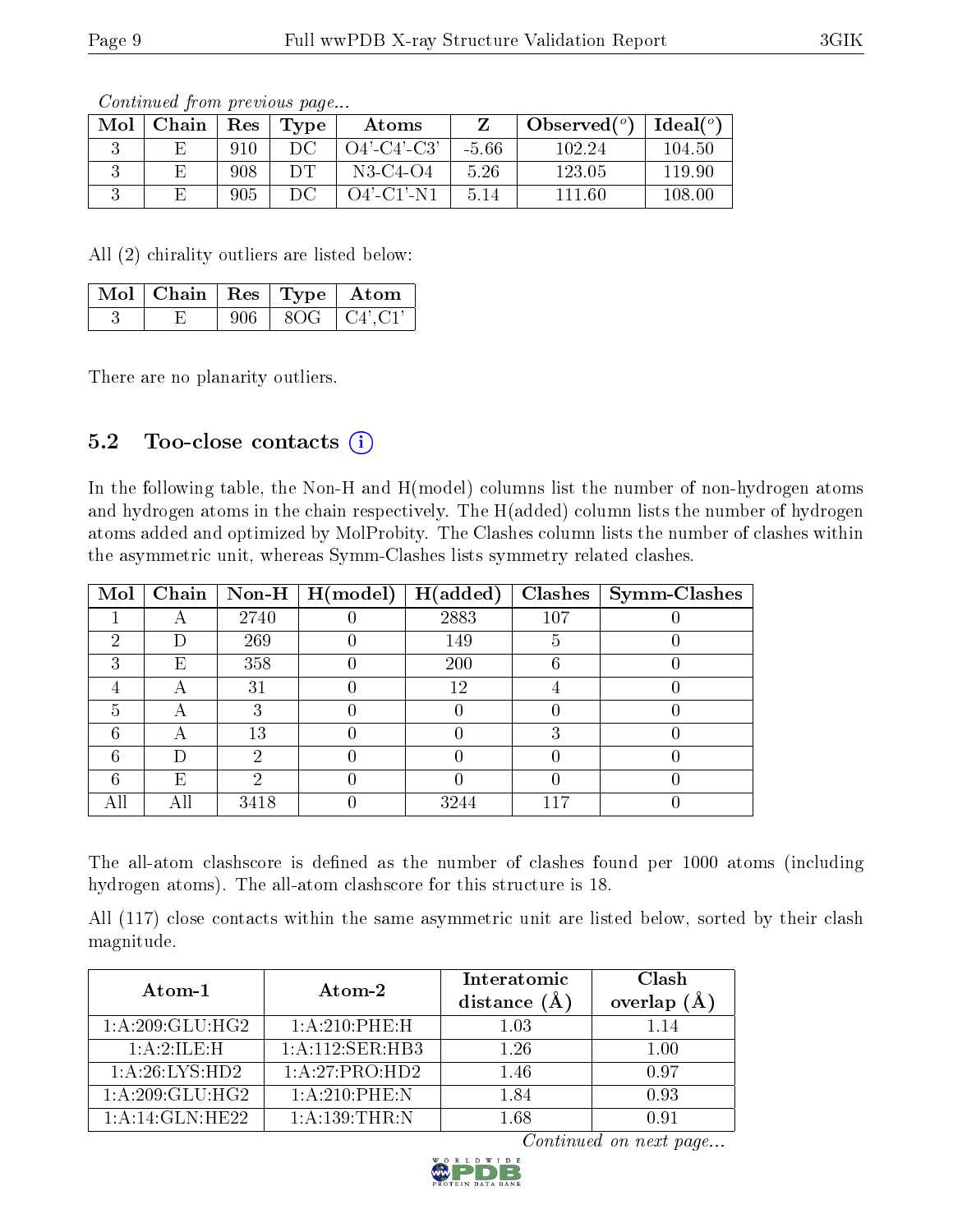| Communica from precious page |                              | Interatomic    | Clash         |
|------------------------------|------------------------------|----------------|---------------|
| Atom-1                       | Atom-2                       | distance $(A)$ | overlap $(A)$ |
| 1:A:14:GLN:NE2               | 1: A: 139: THR:H             | 1.71           | 0.86          |
| 1: A:14: GLN: HE22           | 1:A:139:THR:H                | 0.86           | 0.84          |
| 3:E:912:DA:H2"               | 3:E:913:DT:OP2               | 1.77           | 0.82          |
| 1:A:105:ASP:OD1              | 1: A: 106: GLU: HG3          | 1.80           | 0.80          |
| 1:A:191:ALA:O                | 1:A:195:LYS:HE2              | 1.82           | 0.79          |
| 1:A:197:LEU:HD13             | 1:A:208:ILE:HD13             | 1.67           | 0.76          |
| 1: A: 135: LYS: HD3          | 1: A: 135: LYS: O            | 1.91           | 0.70          |
| 1:A:238:ARG:HH22             | 1: A:240:ARG:HG2             | 1.58           | 0.69          |
| 1:A:257:ASN:HB3              | 1: A:260: GLU:HB2            | 1.75           | 0.67          |
| 1: A:209: GLU:CG             | 1:A:210:PHE:H                | 1.91           | 0.66          |
| 1: A:91: LEU:O               | 1:A:94:GLU:HG2               | 1.95           | 0.65          |
| 1:A:2:ILE:N                  | 1:A:112:SER:HB3              | 2.05           | 0.65          |
| 1:A:306:ILE:HG22             | 1: A:310:THR:HB              | 1.77           | 0.65          |
| 1:A:335:VAL:HG22             | 1: A:336:ARG:N               | 2.13           | 0.64          |
| 3:E:915:DC:H2"               | 3:E:916:DA:OP2               | 1.98           | 0.64          |
| 1:A:208:ILE:HG21             | 1:A:213:LEU:HD13             | 1.80           | 0.63          |
| 1:A:197:LEU:HD13             | 1:A:208:ILE:CD1              | 2.28           | 0.63          |
| 1:A:335:VAL:HG22             | 1: A:336:ARG:H               | 1.65           | 0.61          |
| 3: E: 916: DA: H2"           | 3:E:917:DA:OP2               | 2.02           | 0.59          |
| 1: A:100: GLU:HB2            | 1:A:237:ILE:HG23             | 1.84           | 0.59          |
| 1:A:242:ARG:HG2              | 1:A:245:ILE:HD11             | 1.86           | 0.58          |
| 1: A:38: GLU:O               | 1: A:39: ASP:HB2             | 2.02           | 0.58          |
| 1: A:180: ILE: HD13          | 1: A:202:LEU:HA              | 1.86           | 0.57          |
| 1:A:102:ALA:HA               | 1: A:240:ARG:NH1             | 2.20           | 0.57          |
| 1: A:264:TYR:HE2             | 6: A:518:HOH:O               | 1.88           | 0.56          |
| 1:A:193:LYS:O                | 1: A:196: LYS: HB2           | 2.04           | 0.56          |
| 1: A: 188: ASN: O            | 1:A:192:GLU:HB2              | 2.06           | 0.56          |
| 3:E:913:DT:H2"               | 3: E: 914:DC:O5              | 2.06           | 0.56          |
| 1: A:67: ILE:HG22            | 1: A:68:LEU:HG               | 1.87           | 0.56          |
| 1:A:332:ARG:NH1              | 3:E:906:8OG:OP2              | 2.33           | $0.55\,$      |
| 1:A:8:PHE:N                  | 1:A:8:PHE:CD1                | 2.72           | 0.55          |
| 1:A:110:ASP:OD2              | 1: A: 112: SER: OG           | 2.18           | 0.54          |
| 1: A: 199: ILE: HA           | 1:A:204:ASP:CB               | 2.37           | 0.54          |
| 1: A: 10: TYR:H              | 4:A:414:DGT:PG               | 2.31           | 0.54          |
| 1:A:30:VAL:HG12              | 1:A:44:ALA:HB3               | 1.91           | 0.53          |
| 2:D:5:DG:H2"                 | 2:D:6:DA:H8                  | 1.74           | 0.53          |
| 1:A:285:HIS:ND1              | 1:A:299:GLY:HA3              | 2.24           | 0.52          |
| 1: A: 180: ILE: CD1          | 1:A:202:LEU:HD23             | 2.39           | 0.52          |
| 1: A: 166: ILE: CG2          | 1:A:171:VAL:HG22             | 2.40           | 0.52          |
| 1:A:20:ASN:HB3               | 1:A:23:LEU:HD22              | 1.90           | 0.52          |
| 4:A:414:D <sub>GT:H8</sub>   | $4:A:414: \overline{DGT:O5}$ | 2.10           | 0.51          |

Continued from previous page.

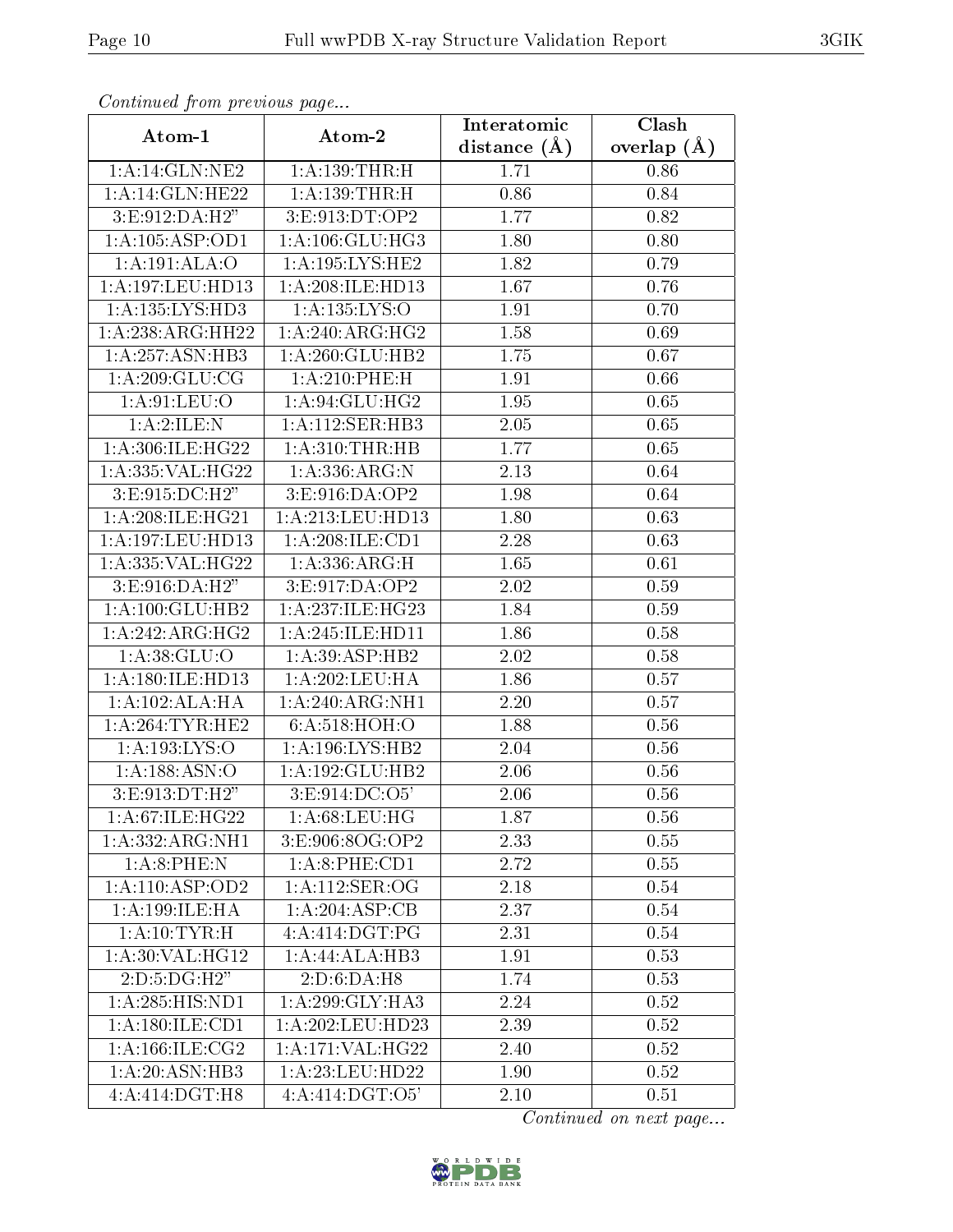| Continuea from previous page<br>Clash<br>Interatomic |                              |                |                 |  |  |  |
|------------------------------------------------------|------------------------------|----------------|-----------------|--|--|--|
| Atom-1                                               | Atom-2                       | distance $(A)$ | overlap $(\AA)$ |  |  |  |
| 1:A:15:VAL:O                                         | 1:A:19:LEU:HD22              | 2.10           | 0.51            |  |  |  |
| 1: A: 45: THR: HB                                    | 4:A:414:DGT:H2'A             | 1.92           | 0.51            |  |  |  |
| 1:A:72:VAL:HG12                                      | 1: A:74:LEU:HG               | 1.93           | 0.51            |  |  |  |
| 1: A: 10: TYR: N                                     | $4:A:414:\overline{DGT:PG}$  | 2.84           | 0.50            |  |  |  |
| 1:A:11:PHE:O                                         | 1: A:15: VAL:HG23            | 2.12           | 0.50            |  |  |  |
| 1:A:167:ASP:O                                        | 1:A:171:VAL:HG23             | 2.11           | 0.50            |  |  |  |
| 1: A:36: ARG: NE                                     | 1: A:251: MET:O              | 2.43           | 0.50            |  |  |  |
| 1: A:248: ILE: HA                                    | 1:A:334:GLY:HA3              | 1.93           | 0.49            |  |  |  |
| $1:A:319:\overline{\textrm{LEU:O}}$                  | 1:A:323:LEU:HD22             | 2.12           | 0.49            |  |  |  |
| 1: A: 106: GLU: OE1                                  | $2:D:13:DOC: \overline{H5'}$ | 2.12           | 0.49            |  |  |  |
| 1: A: 166: ILE: HG22                                 | 1:A:171:VAL:HG22             | 1.95           | 0.49            |  |  |  |
| 1:A:254:ASN:HD22                                     | 1:A:291:GLU:HG2              | 1.78           | 0.49            |  |  |  |
| 1: A: 100: GLU: HG3                                  | 1:A:238:ARG:O                | 2.13           | 0.48            |  |  |  |
| 1: A:205:THR:O                                       | 1: A:208: ILE: HG22          | 2.13           | 0.48            |  |  |  |
| 1: A: 199: ILE: HA                                   | 1:A:204:ASP:HB3              | 1.95           | 0.48            |  |  |  |
| 2:D:10:DT:H2"                                        | 2:D:11:DA:O5'                | 2.14           | 0.48            |  |  |  |
| 1:A:306:ILE:HG23                                     | 1: A:310:THR:CG2             | 2.45           | 0.47            |  |  |  |
| 1:A:1:GLY:HA2                                        | 1:A:112:SER:HB3              | 1.96           | 0.47            |  |  |  |
| 1:A:193:LYS:HA                                       | 1: A:196: LYS: HG3           | 1.97           | 0.47            |  |  |  |
| 1: A:246: GLY:HA3                                    | 1: A: 336: ARG: NH2          | 2.28           | 0.47            |  |  |  |
| 1: A:59: ILE: O                                      | 1:A:59:ILE:HG13              | 2.15           | 0.47            |  |  |  |
| 1:A:277:ASP:O                                        | 1:A:278:LYS:HB2              | 2.15           | 0.46            |  |  |  |
| 1:A:158:ALA:HB1                                      | 1:A:162:GLY:HA3              | 1.98           | 0.46            |  |  |  |
| 1:A:323:LEU:N                                        | 1:A:323:LEU:HD13             | 2.30           | 0.46            |  |  |  |
| 1:A:119:ARG:NH1                                      | 1:A:119:ARG:HB3              | 2.31           | 0.46            |  |  |  |
| 1:A:179:ASP:HB3                                      | 1:A:182:ASP:OD2              | 2.16           | 0.46            |  |  |  |
| 1:A:235:GLU:HA                                       | 1: A:236: PRO:HD3            | 1.77           | 0.46            |  |  |  |
| 1:A:149:VAL:HG12                                     | 1:A:153:ILE:CD1              | 2.46           | 0.45            |  |  |  |
| 1:A:224:TYR:O                                        | 1: A:227: SER:OG             | 2.31           | 0.45            |  |  |  |
| 1:A:306:ILE:HG23                                     | 1: A:310:THR:HG21            | 1.99           | 0.45            |  |  |  |
| 1:A:251:MET:HG2                                      | 1: A:264:TYR:CD2             | 2.51           | 0.45            |  |  |  |
| 1: A:23: LEU:O                                       | 1:A:26:LYS:HB3               | 2.17           | 0.44            |  |  |  |
| 1: A: 336: ARG: NH1                                  | 6: A:529: HOH:O              | 2.51           | 0.44            |  |  |  |
| 1:A:103:SER:OG                                       | 1: A:104: ILE:N              | 2.51           | 0.44            |  |  |  |
| 1:A:146:LYS:HB2                                      | 1: A:146:LYS:HE3             | 1.84           | 0.44            |  |  |  |
| 1:A:208:ILE:HG23                                     | 1: A:209: GLU:O              | 2.18           | 0.44            |  |  |  |
| 1: A:289: VAL:HG22                                   | 1: A:295: ILE: HG23          | 1.99           | 0.44            |  |  |  |
| $1:A:214:\overline{\text{LYS:HG3}}$                  | 1: A:218: GLY: C             | 2.38           | 0.44            |  |  |  |
| 2: D:6:DA:C2                                         | 2:D:7:DT:C2                  | 3.06           | 0.43            |  |  |  |
| 1:A:44:ALA:O                                         | 1:A:57:ALA:CB                | 2.66           | 0.43            |  |  |  |
| 1: A:150: PHE: HA                                    | 1:A:153:ILE:HD12             | 2.00           | 0.43            |  |  |  |

Continued from previous page.

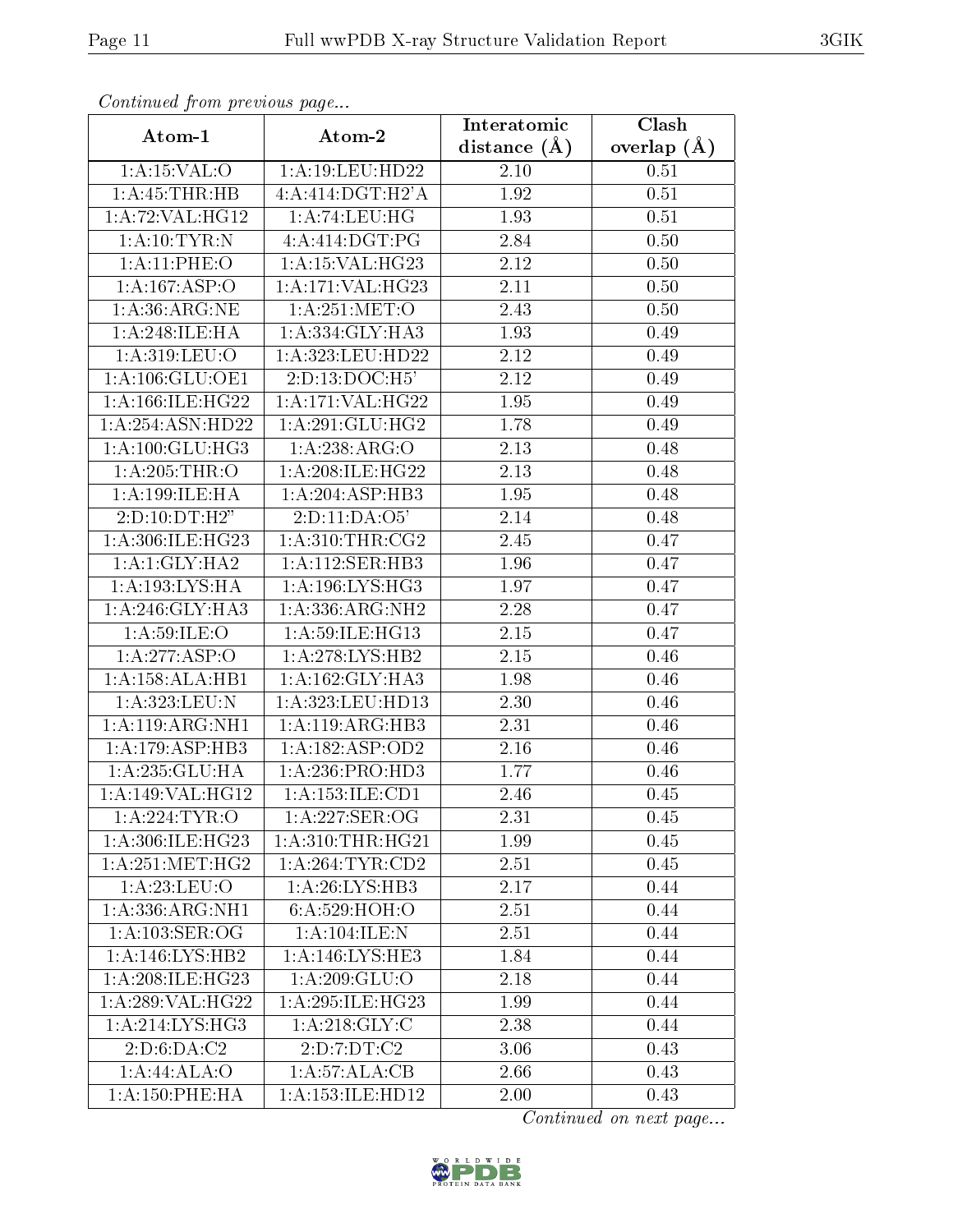|                    |                      | Interatomic       | Clash           |  |
|--------------------|----------------------|-------------------|-----------------|--|
| Atom-1             | Atom-2               | distance $(A)$    | overlap $(\AA)$ |  |
| 1: A:14: GLN:NE2   | 1: A: 139: THR: HG23 | 2.34              | 0.43            |  |
| 1:A:292:ASP:OD1    | 1:A:328:ARG:NH1      | $\overline{2.51}$ | 0.43            |  |
| 1:A:37:PHE:CD2     | 1:A:40:SER:HB3       | 2.53              | 0.43            |  |
| 1: A: 185: GLY: C  | 1: A:186: ILE: HD13  | 2.39              | 0.43            |  |
| 1:A:192:GLU:O      | 1:A:196:LYS:HG2      | 2.19              | 0.42            |  |
| 1: A: 104: ILE: O  | 1: A:104: ILE: HG13  | 2.19              | 0.42            |  |
| 1:A:77:ARG:O       | 1: A:78: LYS: C      | 2.57              | 0.42            |  |
| 1:A:14:GLN:OE1     | 1: A: 138: ILE: HG23 | 2.20              | 0.42            |  |
| 1: A:66: LYS:O     | 1:A:69:PRO:HD3       | $\overline{2}.19$ | 0.42            |  |
| 1: A:9: ASP:O      | 1: A: 10: TYR: C     | 2.57              | 0.42            |  |
| 1:A:180:ILE:HG12   | 1:A:194:LEU:HD13     | 2.02              | 0.42            |  |
| 1:A:12:TYR:HB2     | 1:A:45:THR:HG21      | 2.01              | 0.42            |  |
| 1:A:85:SER:O       | 1: A:86: SER: C      | 2.58              | 0.42            |  |
| 1:A:1:GLY:HA2      | $1:$ A:112:SER:CB    | 2.50              | 0.42            |  |
| 1:A:199:ILE:CD1    | 1: A:205:THR:HA      | 2.50              | 0.42            |  |
| 1:A:227:SER:O      | 1:A:231:ASP:N        | 2.53              | 0.42            |  |
| 1: A:254: ASN:ND2  | 1: A:291: GLU:HG2    | 2.35              | 0.42            |  |
| 1: A:55: VAL:HG21  | 1:A:68:LEU:HD12      | 2.02              | 0.42            |  |
| 1:A:23:LEU:CD1     | 1: A:23: LEU: N      | $\overline{2}.83$ | 0.41            |  |
| 1: A: 195: LYS: H  | 1: A: 195: LYS: HG2  | 1.60              | 0.41            |  |
| 1:A:208:ILE:HG23   | 1:A:209:GLU:N        | 2.34              | 0.41            |  |
| 3: E: 911:DC: H2"  | 3:E:912:DA:OP2       | 2.20              | 0.41            |  |
| 1: A: 124: LEU: HA | 1:A:124:LEU:HD12     | 1.92              | 0.41            |  |
| 1:A:166:ILE:HG12   | 1: A:170: GLU: HG2   | 2.03              | 0.40            |  |
| 1:A:145:SER:OG     | 1:A:146:LYS:N        | 2.53              | 0.40            |  |
| 1: A:233:TYR:OH    | 1:A:235:GLU:HB2      | 2.20              | 0.40            |  |
| 1:A:186:ILE:HB     | 6:A:504:HOH:O        | 2.20              | 0.40            |  |
| 1:A:211:ASP:O      | 1: A:212:LYS:C       | 2.60              | 0.40            |  |
| 2:D:4:DG:H2"       | 2:D:5:DG:OP2         | 2.20              | 0.40            |  |
| 1:A:149:VAL:HG12   | 1: A: 153: ILE: HD11 | 2.02              | 0.40            |  |

Continued from previous page...

There are no symmetry-related clashes.

### 5.3 Torsion angles (i)

#### 5.3.1 Protein backbone (i)

In the following table, the Percentiles column shows the percent Ramachandran outliers of the chain as a percentile score with respect to all X-ray entries followed by that with respect to entries of similar resolution.

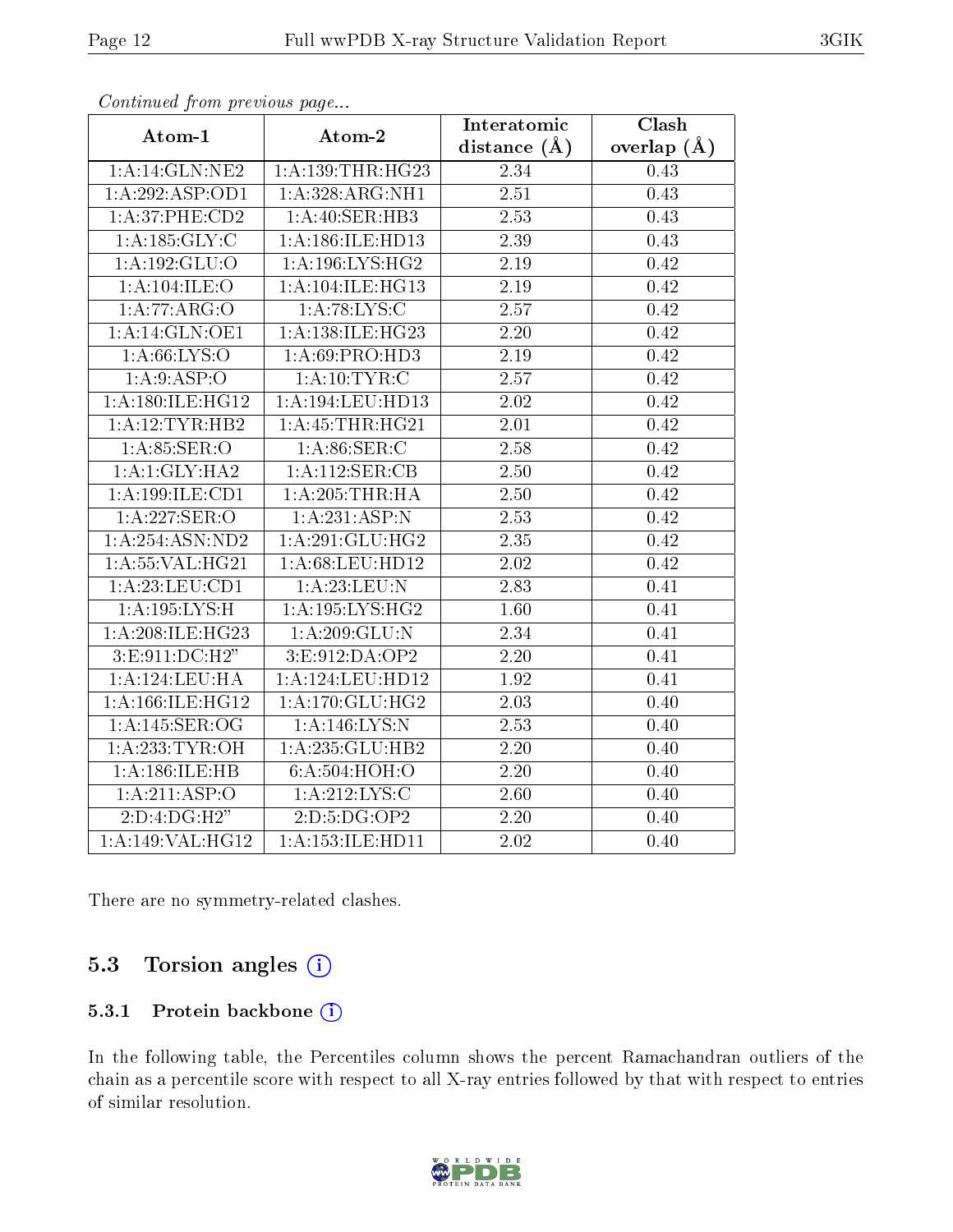The Analysed column shows the number of residues for which the backbone conformation was analysed, and the total number of residues.

| Mol Chain | Analysed Favoured   Allowed   Outliers   Percentiles                             |  |  |
|-----------|----------------------------------------------------------------------------------|--|--|
|           | $\mid$ 339/341 (99%) $\mid$ 289 (85%) $\mid$ 45 (13%) $\mid$ 5 (2%) $\mid$ 10 34 |  |  |

All (5) Ramachandran outliers are listed below:

| Mol | Chain | Res | <b>Type</b> |
|-----|-------|-----|-------------|
|     |       | 10  | TYR.        |
|     |       | 11  | PHE         |
|     |       | 231 | ASP         |
|     |       | 211 | ASP         |
|     |       | 35  | <b>GLY</b>  |

#### 5.3.2 Protein sidechains  $(i)$

In the following table, the Percentiles column shows the percent sidechain outliers of the chain as a percentile score with respect to all X-ray entries followed by that with respect to entries of similar resolution.

The Analysed column shows the number of residues for which the sidechain conformation was analysed, and the total number of residues.

| Mol   Chain | Analysed                      | Rotameric   Outliers   Percentiles |                                     |                       |  |
|-------------|-------------------------------|------------------------------------|-------------------------------------|-----------------------|--|
|             | $299/299(100\%)$   282 (94\%) |                                    | $\rightarrow$ 17 (6%) $\rightarrow$ | $\vert$ 20 $\vert$ 51 |  |

All (17) residues with a non-rotameric sidechain are listed below:

| Mol            | Chain              | Res | Type       |
|----------------|--------------------|-----|------------|
| 1              | A                  | 8   | PHE        |
| 1              | А                  | 19  | LEU        |
| $\mathbf{1}$   | $\bf{A}$           | 23  | LEU        |
| 1              | $\overline{A}$     | 36  | ARG        |
| $\mathbf{1}$   | $\bf{A}$           | 79  | GLU        |
| $\mathbf 1$    | $\overline{A}$     | 135 | <b>LYS</b> |
| $\mathbf{1}$   | $\bf{A}$           | 157 | <b>MET</b> |
| 1              | $\overline{\rm A}$ | 163 | ILE        |
| $\mathbf{1}$   | $\overline{A}$     | 202 | LEU        |
| $\overline{1}$ | $\overline{\rm A}$ | 207 | SER        |
| $\mathbf{1}$   | $\bf{A}$           | 238 | ARG        |
| 1              | $\overline{A}$     | 249 | VAL        |
| $\mathbf{1}$   | А                  | 253 | $\rm{ARG}$ |
| 1              | А                  | 275 | LYS        |

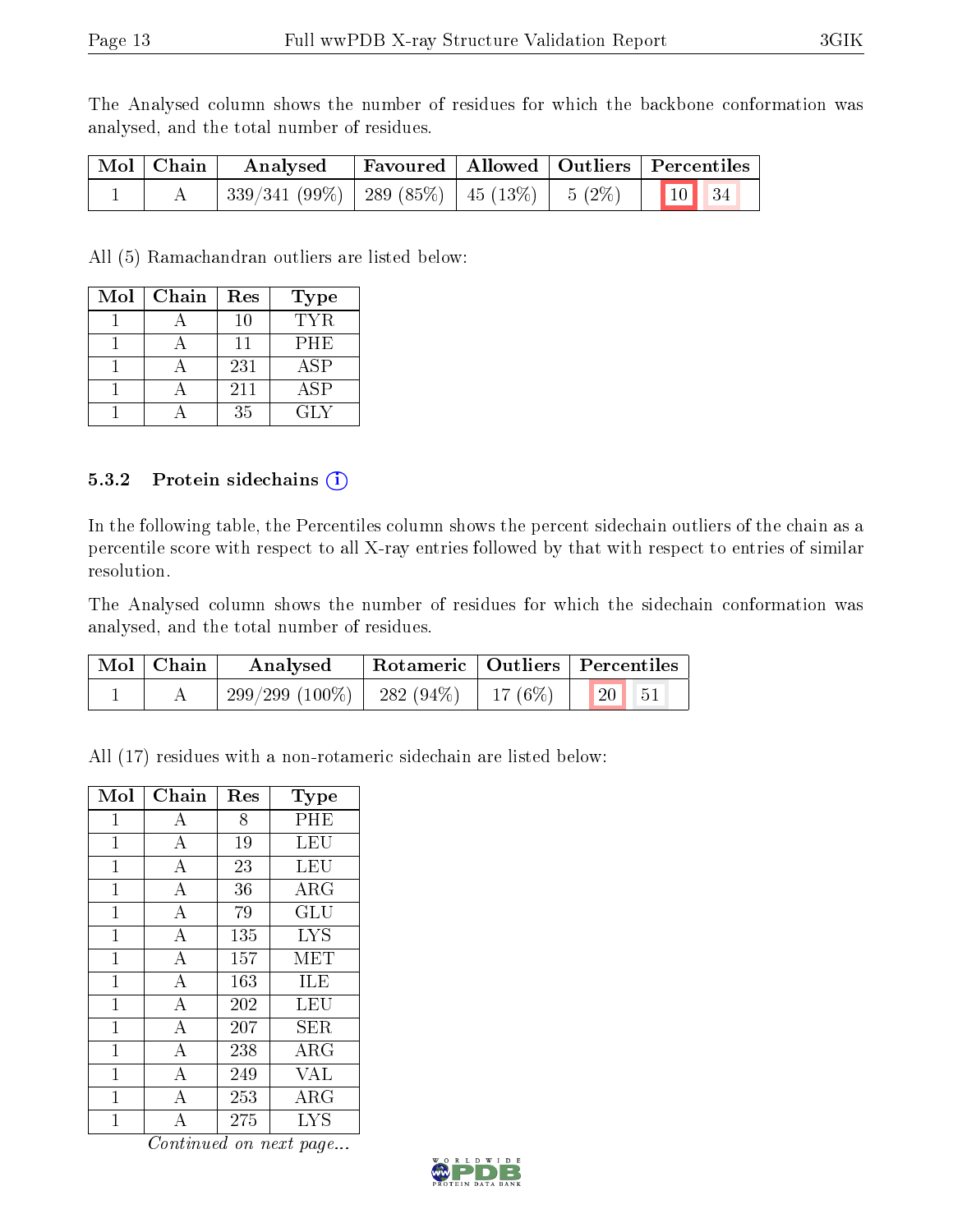Continued from previous page...

| $\operatorname{Mol}$ | Chain | Res | Type |
|----------------------|-------|-----|------|
|                      |       | 296 |      |
|                      |       | 309 | GLU  |
|                      |       | 323 |      |

Some sidechains can be flipped to improve hydrogen bonding and reduce clashes. All (1) such sidechains are listed below:

| $Mol$   Chain   Res | Type |  |
|---------------------|------|--|
|                     |      |  |

#### 5.3.3 RNA  $(i)$

There are no RNA molecules in this entry.

### 5.4 Non-standard residues in protein, DNA, RNA chains  $(i)$

2 non-standard protein/DNA/RNA residues are modelled in this entry.

In the following table, the Counts columns list the number of bonds (or angles) for which Mogul statistics could be retrieved, the number of bonds (or angles) that are observed in the model and the number of bonds (or angles) that are defined in the Chemical Component Dictionary. The Link column lists molecule types, if any, to which the group is linked. The Z score for a bond length (or angle) is the number of standard deviations the observed value is removed from the expected value. A bond length (or angle) with  $|Z| > 2$  is considered an outlier worth inspection. RMSZ is the root-mean-square of all Z scores of the bond lengths (or angles).

| Mol |      | Chain |     |      |            | Bond lengths |                            |          | Bond angles |            |
|-----|------|-------|-----|------|------------|--------------|----------------------------|----------|-------------|------------|
|     | Type |       | Res | Link | Counts     | <b>RMSZ</b>  | H Z                        | Counts   | RMSZ        | Z          |
|     | DOC  |       | 13  | 2.5  | 14, 19, 20 | 0.76         |                            | 13,26,29 | 1.54        |            |
|     | 8OG  |       | 906 |      | 18,25,26   | 3.43         | $(33\%)$<br>6 <sup>1</sup> | 21,37,40 | 4.03        | $15(71\%)$ |

In the following table, the Chirals column lists the number of chiral outliers, the number of chiral centers analysed, the number of these observed in the model and the number defined in the Chemical Component Dictionary. Similar counts are reported in the Torsion and Rings columns. '-' means no outliers of that kind were identified.

|      |     | Mol   Type   Chain   Res   Link   Chirals | <b>Torsions</b>                                                | Rings |
|------|-----|-------------------------------------------|----------------------------------------------------------------|-------|
| DOC. |     | <b>Contract Contract</b>                  | $\left\lfloor \frac{2}{4}/\frac{18}{19} \right\rfloor$ 0/2/2/2 |       |
| 8OG  | 906 |                                           | $\frac{2}{2}/\frac{2}{4}/4$   $1/3/21/22$   $0/3/3/3$          |       |

All (6) bond length outliers are listed below:

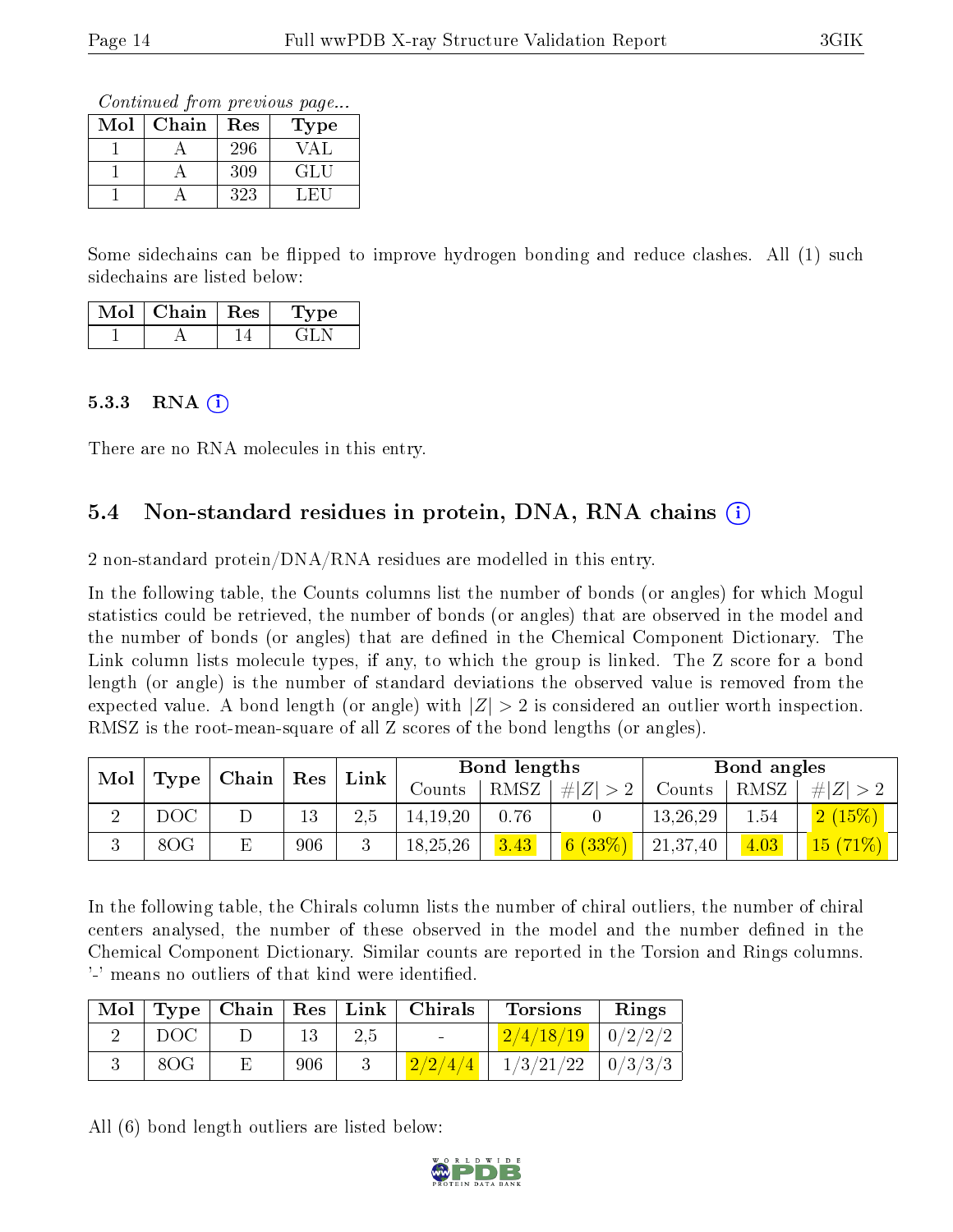| Mol | Chain | Res | Type | Atoms     | Z        | Observed $(A)$ | Ideal(A) |
|-----|-------|-----|------|-----------|----------|----------------|----------|
| 3   | E     | 906 | 8OG  | $O3'-C3'$ | $-10.11$ | 1.22           | 1.43     |
| 3   | E     | 906 | 8OG  | $C3'-C4'$ | $-7.26$  | 1.33           | 1.53     |
| 3   | E,    | 906 | 8OG  | $C1'$ -N9 | $-4.90$  | 1.34           | 1.49     |
| 3   | F,    | 906 | 8OG  | $C6-C5$   | 4.34     | 1.48           | 1.41     |
| 3   | E     | 906 | 8OG  | $C5-C4$   | 2.58     | 1.47           | 1.40     |
| 3   | E     | 906 | 80G  | $C4-N3$   | $-2.00$  | 1.32           | 1.35     |

All (17) bond angle outliers are listed below:

| Mol            | Chain | $\operatorname{Res}% \left( \mathcal{N}\right) \equiv\operatorname{Res}(\mathcal{N}_{0},\mathcal{N}_{0})$ | <b>Type</b>     | Atoms                                                            | Z       | Observed $\binom{o}{c}$ | Ideal $(^\circ)$ |
|----------------|-------|-----------------------------------------------------------------------------------------------------------|-----------------|------------------------------------------------------------------|---------|-------------------------|------------------|
| 3              | Ε     | 906                                                                                                       | 8OG             | $C2$ <sup>-</sup> $C1$ <sup>-</sup> $N9$                         | 11.71   | 128.81                  | 116.01           |
| 3              | Ε     | 906                                                                                                       | 8OG             | $C6-C5-C4$                                                       | $-6.81$ | 114.30                  | 120.80           |
| 3              | E     | 906                                                                                                       | 8OG             | $C2-N3-C4$                                                       | 5.05    | 121.12                  | 115.36           |
| 3              | E     | 906                                                                                                       | 8OG             | $O4'$ -C1'-C2'                                                   | 3.99    | 113.79                  | 106.25           |
| 3              | E     | 906                                                                                                       | 8OG             | $C6-N1-C2$                                                       | 3.96    | 122.22                  | 115.93           |
| 3              | E     | 906                                                                                                       | 8OG             | $C4'-O4'-C1'$                                                    | $-3.84$ | 100.17                  | 109.45           |
| $\overline{2}$ | D     | 13                                                                                                        | DOC             | $C4'-O4'-C1'$                                                    | $-3.59$ | 106.42                  | 109.81           |
| 3              | E     | 906                                                                                                       | 8OG             | $O4'$ -C4'-C5'                                                   | 3.56    | 121.09                  | 109.37           |
| 3              | Ε     | 906                                                                                                       | 8OG             | $C5-C6-N1$                                                       | $-3.28$ | 118.95                  | 123.43           |
| 3              | Ε     | 906                                                                                                       | 8OG             | $O3'-C3'-C2'$                                                    | 3.28    | 122.62                  | 110.90           |
| 3              | E     | 906                                                                                                       | 8OG             | $N3-C2-N1$                                                       | $-3.26$ | 122.87                  | 127.22           |
| 3              | E     | 906                                                                                                       | 8OG             | $C2$ <sup>'</sup> -C <sub>3</sub> <sup>'</sup> -C <sub>4</sub> ' | 3.20    | 109.43                  | 102.76           |
| 3              | E     | 906                                                                                                       | 8OG             | $O3'-C3'-C4'$                                                    | 2.65    | 120.23                  | 110.10           |
| 3              | E     | 906                                                                                                       | 8OG             | $C1'$ -N9-C4                                                     | $-2.62$ | 122.11                  | 126.99           |
| 3              | E     | 906                                                                                                       | 8OG             | $C3'-C2'-C1'$                                                    | $-2.30$ | 96.76                   | 102.54           |
| $\overline{2}$ | D     | 13                                                                                                        | $_{\text{DOC}}$ | $C2-N3-C4$                                                       | 2.22    | 118.59                  | 116.34           |
| 3              | E     | 906                                                                                                       | 8OG             | $O4'$ -C4'-C3'                                                   | 2.21    | 110.84                  | 105.67           |

All (2) chirality outliers are listed below:

| Mol | $\mid$ Chain |     | $\operatorname{Res}$   $\operatorname{Type}$ | Atom |
|-----|--------------|-----|----------------------------------------------|------|
|     |              | 906 | 80G                                          |      |
|     |              | 906 | 80G                                          |      |

All (3) torsion outliers are listed below:

| Mol | Chain | Res | Type | Atoms              |
|-----|-------|-----|------|--------------------|
|     |       | 13  | -DOC | $O4'$ -C4'-C5'-O5' |
|     |       | 906 | 80G  | $O4'$ -C4'-C5'-O5' |
|     |       |     | DOC  | $C3'-C4'-C5'-O5'$  |

There are no ring outliers.

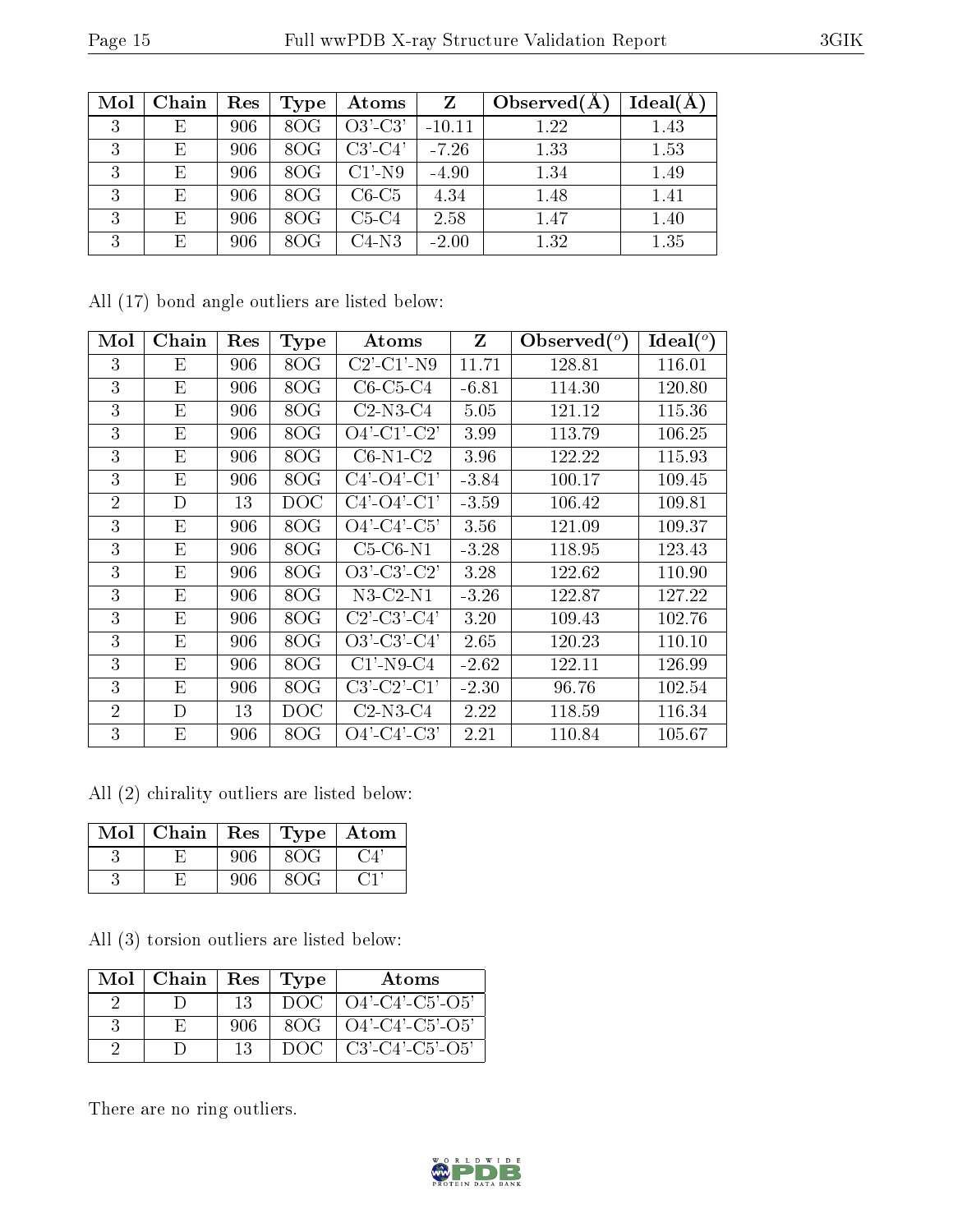|  |  | Mol   Chain   Res   Type   Clashes   Symm-Clashes |
|--|--|---------------------------------------------------|
|  |  |                                                   |
|  |  |                                                   |

2 monomers are involved in 2 short contacts:

#### 5.5 Carbohydrates (i)

There are no carbohydrates in this entry.

### 5.6 Ligand geometry (i)

Of 4 ligands modelled in this entry, 3 are monoatomic - leaving 1 for Mogul analysis.

In the following table, the Counts columns list the number of bonds (or angles) for which Mogul statistics could be retrieved, the number of bonds (or angles) that are observed in the model and the number of bonds (or angles) that are defined in the Chemical Component Dictionary. The Link column lists molecule types, if any, to which the group is linked. The Z score for a bond length (or angle) is the number of standard deviations the observed value is removed from the expected value. A bond length (or angle) with  $|Z| > 2$  is considered an outlier worth inspection. RMSZ is the root-mean-square of all Z scores of the bond lengths (or angles).

| Mol | Type              | $\mid$ Chain $\mid$ |     | $\perp$ $\operatorname{Res} \perp \operatorname{Link}$ | Bond lengths |      |         | Bond angles |      |               |
|-----|-------------------|---------------------|-----|--------------------------------------------------------|--------------|------|---------|-------------|------|---------------|
|     |                   |                     |     |                                                        | Counts -     | RMSZ | #Z  > 2 | Counts      | RMSZ | $\pm  Z  > 2$ |
|     | $_{\mathrm{DGT}}$ |                     | 414 |                                                        | 26, 33, 33   | 0.92 | 1(3%)   | 32,52,52    | 3.63 | $15(46\%)$    |

In the following table, the Chirals column lists the number of chiral outliers, the number of chiral centers analysed, the number of these observed in the model and the number defined in the Chemical Component Dictionary. Similar counts are reported in the Torsion and Rings columns. '-' means no outliers of that kind were identified.

|     |      | Mol   Type   Chain   Res   Link   Chirals | Torsions               | Rings |
|-----|------|-------------------------------------------|------------------------|-------|
| DGT | 1414 | <b>Contract Contract</b>                  | $6/18/34/34$   0/3/3/3 |       |

All (1) bond length outliers are listed below:

|  |  |                             | $\mid$ Mol $\mid$ Chain $\mid$ Res $\mid$ Type $\mid$ Atoms $\mid$ Z $\mid$ Observed(Å) $\mid$ Ideal(Å) $\mid$ |  |
|--|--|-----------------------------|----------------------------------------------------------------------------------------------------------------|--|
|  |  | $-414$   DGT   C6-N1   3.38 | 1.38                                                                                                           |  |

All (15) bond angle outliers are listed below:

| $\mid$ Mol $\mid$ Chain $\mid$ |     | $\mid$ Res $\mid$ Type | Atoms    |       | $\mid$ Observed( $^o$ ) $\mid$ Ideal( $^o$ ) $\mid$ |  |
|--------------------------------|-----|------------------------|----------|-------|-----------------------------------------------------|--|
|                                | 114 | D.C.T                  | C5-C6-N1 | -9.01 |                                                     |  |

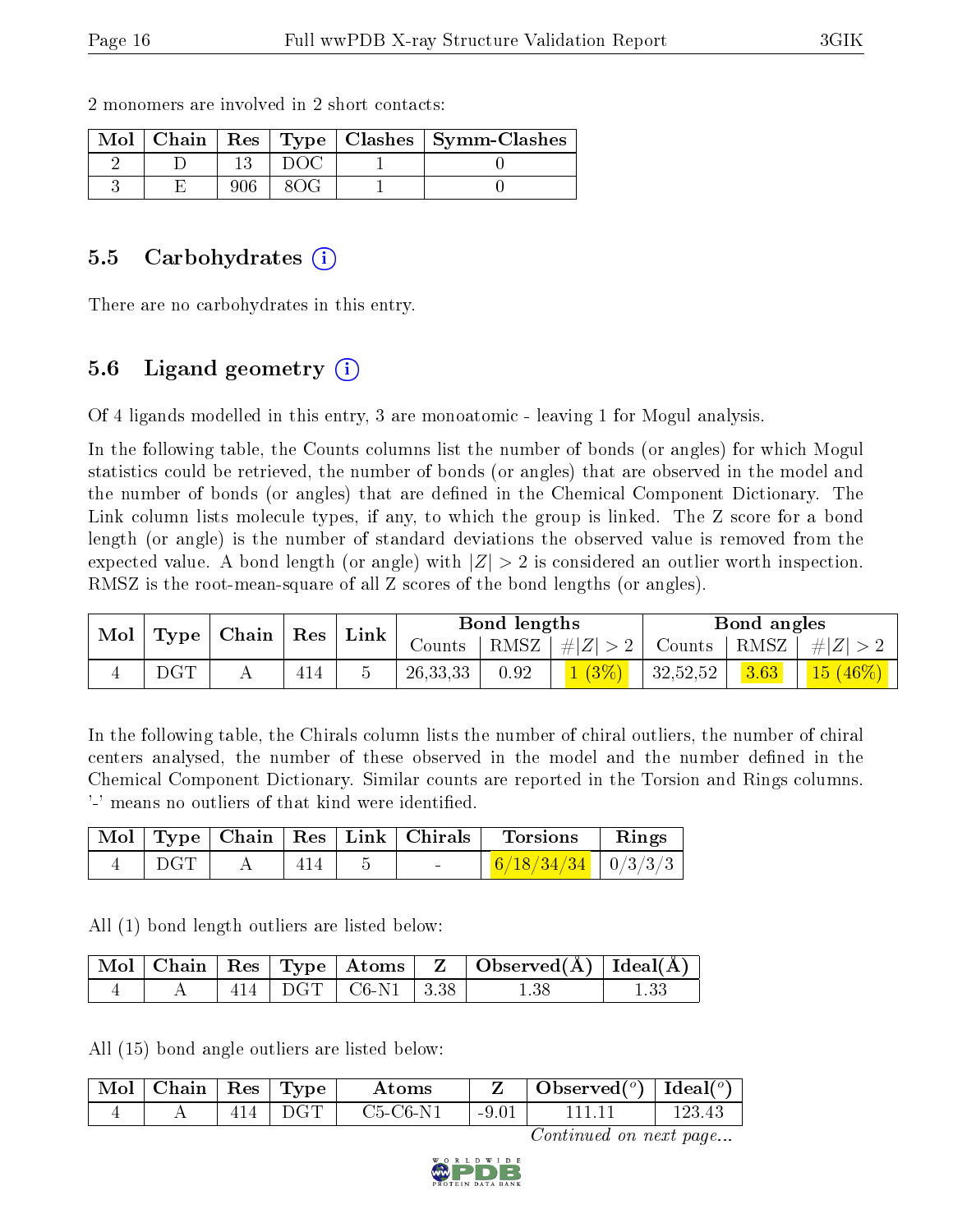| Mol            | Chain | Res | <b>Type</b> | Atoms                       | Z       | $\text{Observed}(^o)$ | Ideal $(°)$ |
|----------------|-------|-----|-------------|-----------------------------|---------|-----------------------|-------------|
| 4              | A     | 414 | <b>DGT</b>  | $C6-N1-C2$                  | 7.41    | 127.71                | 115.93      |
| 4              | А     | 414 | <b>DGT</b>  | PB-O3B-PG                   | $-6.59$ | 110.21                | 132.83      |
| 4              | A     | 414 | <b>DGT</b>  | $O2G-PG-O3G$                | $-6.24$ | 86.26                 | 110.68      |
| 4              | А     | 414 | <b>DGT</b>  | $O1G-PG-OSG$                | $-6.12$ | 86.71                 | 110.68      |
| 4              | А     | 414 | <b>DGT</b>  | $O2G-PG-O3B$                | 5.36    | 122.62                | 104.64      |
| 4              | А     | 414 | <b>DGT</b>  | PA-O3A-PB                   | $-5.22$ | 114.90                | 132.83      |
| 4              | А     | 414 | <b>DGT</b>  | O3B-PG-O3G                  | $-4.75$ | 84.85                 | 111.19      |
| $\overline{4}$ | А     | 414 | <b>DGT</b>  | $O1G-PG-O3B$                | 3.99    | 118.01                | 104.64      |
| 4              | А     | 414 | <b>DGT</b>  | $N3$ -C2- $N1$              | $-3.87$ | 122.06                | 127.22      |
| 4              | А     | 414 | <b>DGT</b>  | $C2'$ - $C1'$ -N9           | $-3.28$ | 106.71                | 114.27      |
| 4              | A     | 414 | <b>DGT</b>  | $N2$ -C <sub>2</sub> - $N3$ | 3.06    | 122.78                | 117.79      |
| 4              | А     | 414 | <b>DGT</b>  | $C6-C5-C4$                  | $-2.74$ | 118.18                | 120.80      |
| 4              | А     | 414 | <b>DGT</b>  | $O2G-PG-O1G$                | 2.68    | 117.87                | 107.64      |
| 4              | А     | 414 | <b>DGT</b>  | $C2-N3-C4$                  | $-2.52$ | 112.47                | 115.36      |

Continued from previous page...

There are no chirality outliers.

All (6) torsion outliers are listed below:

| Mol | Chain | Res | Type             | Atoms                        |
|-----|-------|-----|------------------|------------------------------|
|     |       | 414 | $\overline{DGT}$ | $PB-O3B-PG-O1G$              |
|     |       | 414 | <b>DGT</b>       | $C5'$ -O5'-PA-O3A            |
|     |       | 414 | <b>DGT</b>       | PA-O3A-PB-O1B                |
|     |       | 414 | DGT              | $C4'-C5'-O5'-PA$             |
|     |       | 414 | DGT              | PA-O3A-PB-O2B                |
|     |       | 414 | DGT              | $\overline{C5'}$ -O5'-PA-O1A |

There are no ring outliers.

1 monomer is involved in 4 short contacts:

|  |             | $\boxed{\text{Mol} \mid \text{Chain} \mid \text{Res} \mid \text{Type} \mid \text{Class} \mid \text{Symm-Class}}$ |
|--|-------------|------------------------------------------------------------------------------------------------------------------|
|  | $414 + DGT$ |                                                                                                                  |

The following is a two-dimensional graphical depiction of Mogul quality analysis of bond lengths, bond angles, torsion angles, and ring geometry for all instances of the Ligand of Interest. In addition, ligands with molecular weight > 250 and outliers as shown on the validation Tables will also be included. For torsion angles, if less then 5% of the Mogul distribution of torsion angles is within 10 degrees of the torsion angle in question, then that torsion angle is considered an outlier. Any bond that is central to one or more torsion angles identified as an outlier by Mogul will be highlighted in the graph. For rings, the root-mean-square deviation (RMSD) between the ring in question and similar rings identified by Mogul is calculated over all ring torsion angles. If the average RMSD is greater than 60 degrees and the minimal RMSD between the ring in question and any Mogul-identified rings is also greater than 60 degrees, then that ring is considered an outlier.

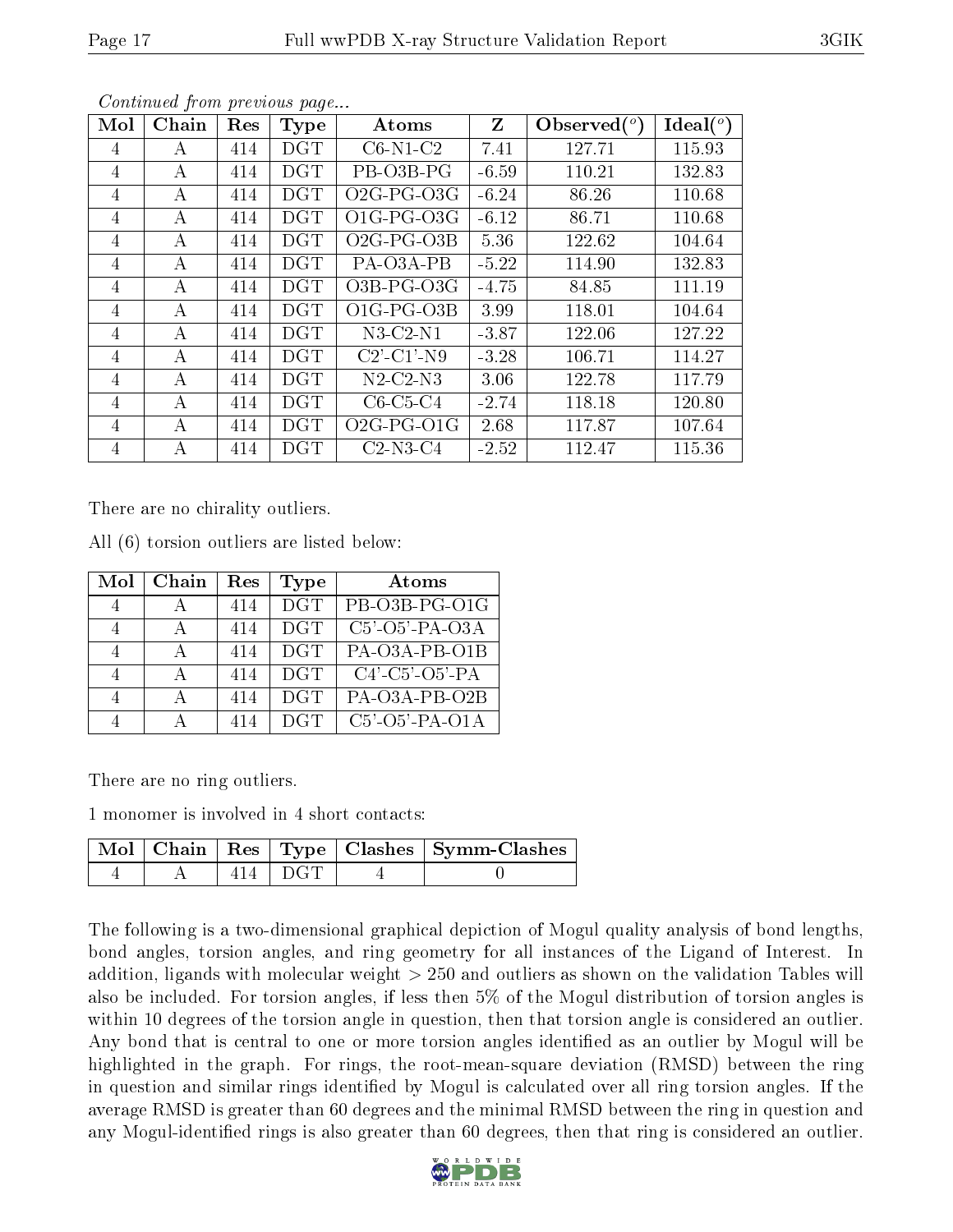The outliers are highlighted in purple. The color gray indicates Mogul did not find sufficient equivalents in the CSD to analyse the geometry.



### 5.7 [O](https://www.wwpdb.org/validation/2017/XrayValidationReportHelp#nonstandard_residues_and_ligands)ther polymers (i)

There are no such residues in this entry.

### 5.8 Polymer linkage issues (i)

There are no chain breaks in this entry.

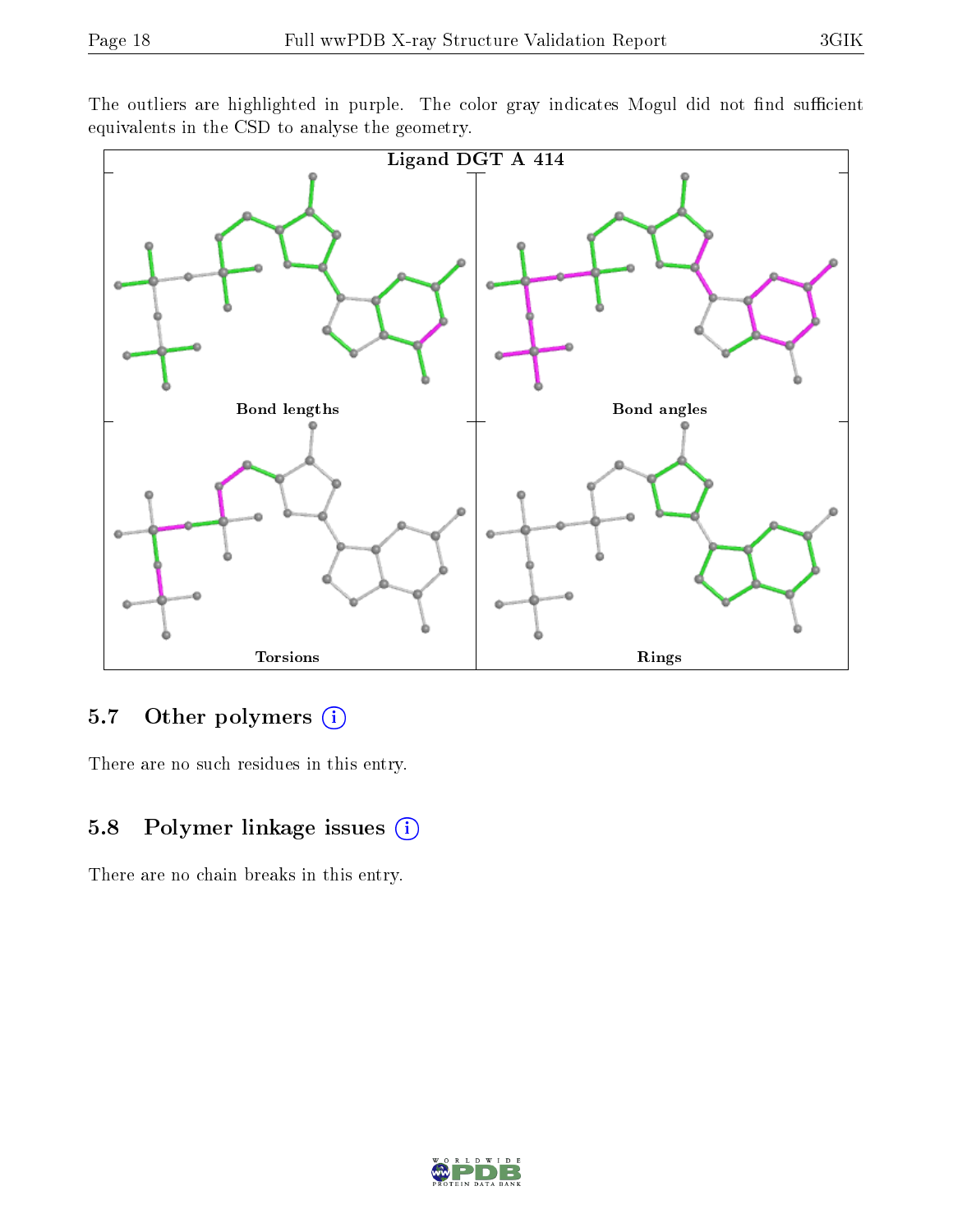# 6 Fit of model and data  $\circ$

## 6.1 Protein, DNA and RNA chains (i)

In the following table, the column labelled  $#RSRZ>2'$  contains the number (and percentage) of RSRZ outliers, followed by percent RSRZ outliers for the chain as percentile scores relative to all X-ray entries and entries of similar resolution. The OWAB column contains the minimum, median,  $95<sup>th</sup>$  percentile and maximum values of the occupancy-weighted average B-factor per residue. The column labelled  $Q< 0.9$  lists the number of (and percentage) of residues with an average occupancy less than 0.9.

| Mol | Chain | Analysed          | ${ <\hspace{-1.5pt}{\mathrm{RSRZ}} \hspace{-1.5pt}>}$ | $\#\text{RSRZ}{>}2$                | $OWAB(A^2)$    | $\rm Q\textcolor{black}{<}0.9$ |
|-----|-------|-------------------|-------------------------------------------------------|------------------------------------|----------------|--------------------------------|
|     |       | $341/341$ (100\%) | 0.04                                                  | 84 <br>$3(0\%)$ 84                 | 32, 42, 49, 61 |                                |
| 2   |       | $12/13$ (92%)     | 0.34                                                  | $2(16\%)$ 1                        | 31, 40, 73, 74 |                                |
| 3   | E     | $17/18$ (94\%)    | 0.34                                                  | $1(5\%)$<br>22<br>18               | 29, 43, 58, 61 |                                |
| All | All   | $370/372(99\%)$   | 0.07                                                  | 6 $(1\%)$<br>72 <sup>1</sup><br>71 | 29, 42, 52, 74 |                                |

All (6) RSRZ outliers are listed below:

| Mol | Chain | Res | <b>Type</b> | <b>RSRZ</b> |
|-----|-------|-----|-------------|-------------|
|     |       |     | DG          | 4.9         |
| 3   | Н,    | 918 | DC          | 3.2         |
| 2   |       | 2   | DT          | 2.9         |
|     |       | 209 | GLU         | 2.4         |
|     |       |     | <b>GLY</b>  | 2.3         |
|     |       | 113 | A SP        | 2.1         |

### 6.2 Non-standard residues in protein, DNA, RNA chains  $(i)$

In the following table, the Atoms column lists the number of modelled atoms in the group and the number defined in the chemical component dictionary. The B-factors column lists the minimum, median,  $95<sup>th</sup>$  percentile and maximum values of B factors of atoms in the group. The column labelled  $Q< 0.9$ ' lists the number of atoms with occupancy less than 0.9.

| Mol |     |     |       |      |      | $\langle$ Type   Chain   Res   Atoms   RSCC   RSR   B-factors $(\AA^2)$   Q<0.9 |  |
|-----|-----|-----|-------|------|------|---------------------------------------------------------------------------------|--|
|     | 8OG | 906 | 23/24 | 0.96 | 0.13 | 29.31.31.33                                                                     |  |
|     | DOC |     | 18/19 | 0.97 | 0.15 | 21, 28, 30, 30                                                                  |  |

### 6.3 Carbohydrates  $(i)$

There are no carbohydrates in this entry.